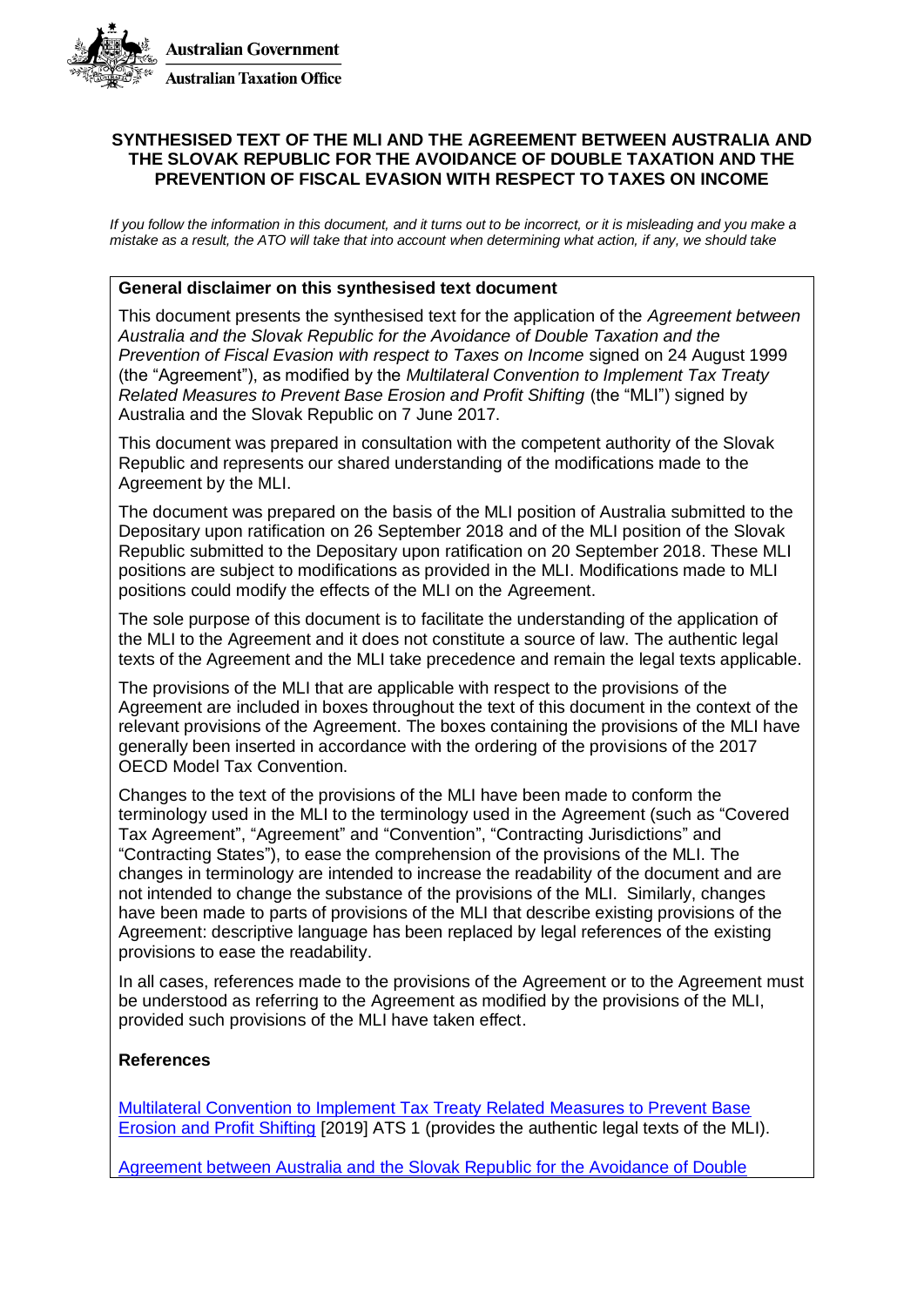[Taxation and the Prevention of Fiscal Evasion with respect to Taxes on Income](http://www.austlii.edu.au/au/other/dfat/treaties/1999/35.html) [1999] ATS 35 (provides, in the case of Australia, the authentic legal text of the Agreement).

[Signatories and parties to the Multilateral Convention to Implement Tax Treaty related](http://www.oecd.org/tax/treaties/beps-mli-signatories-and-parties.pdf)  [Measures to Prevent Base Erosion and Profit Shifting](http://www.oecd.org/tax/treaties/beps-mli-signatories-and-parties.pdf) (provides the MLI position of Australia submitted to the Depositary upon ratification on 26 September 2018 and of the MLI position of the Slovak Republic submitted to the Depositary upon ratification on 20 September 2018).

### **Entry Into Effect of the MLI Provisions**

The provisions of the MLI applicable to the Agreement do not take effect on the same dates as the original provisions of the Agreement. Each of the provisions of the MLI could take effect on different dates, depending on the types of taxes involved (taxes withheld at source or other taxes levied) and on the choices made by Australia and the Slovak Republic in their MLI positions.

Dates of the deposit of instruments of ratification, acceptance or approval:

26 September 2018 for Australia and 20 September 2018 for the Slovak Republic.

Entry into force of the MLI:

1 January 2019 for Australia and 1 January 2019 for the Slovak Republic.

In accordance with paragraph 1 of Article 35 of the MLI, the provisions of the MLI (other than Article 16 Mutual Agreement Procedure) have effect with respect to this Agreement:

- a) with respect to taxes withheld at source on amounts paid or credited to nonresidents, where the event giving rise to such taxes occurs on or after 1 January 2019; and
- b) with respect to all other taxes levied by each Contracting State, for taxes levied with respect to taxable periods beginning on or after 1 July 2019.

In accordance with paragraph 4 of Article 35 of the MLI, Article 16 of the MLI (Mutual Agreement Procedure) has effect with respect to this Agreement for a case presented to the competent authority of a Contracting State on or after 1 January 2019, except for cases that were not eligible to be presented as of that date under the Agreement prior to its modification by the MLI, without regard to the taxable period to which the case relates.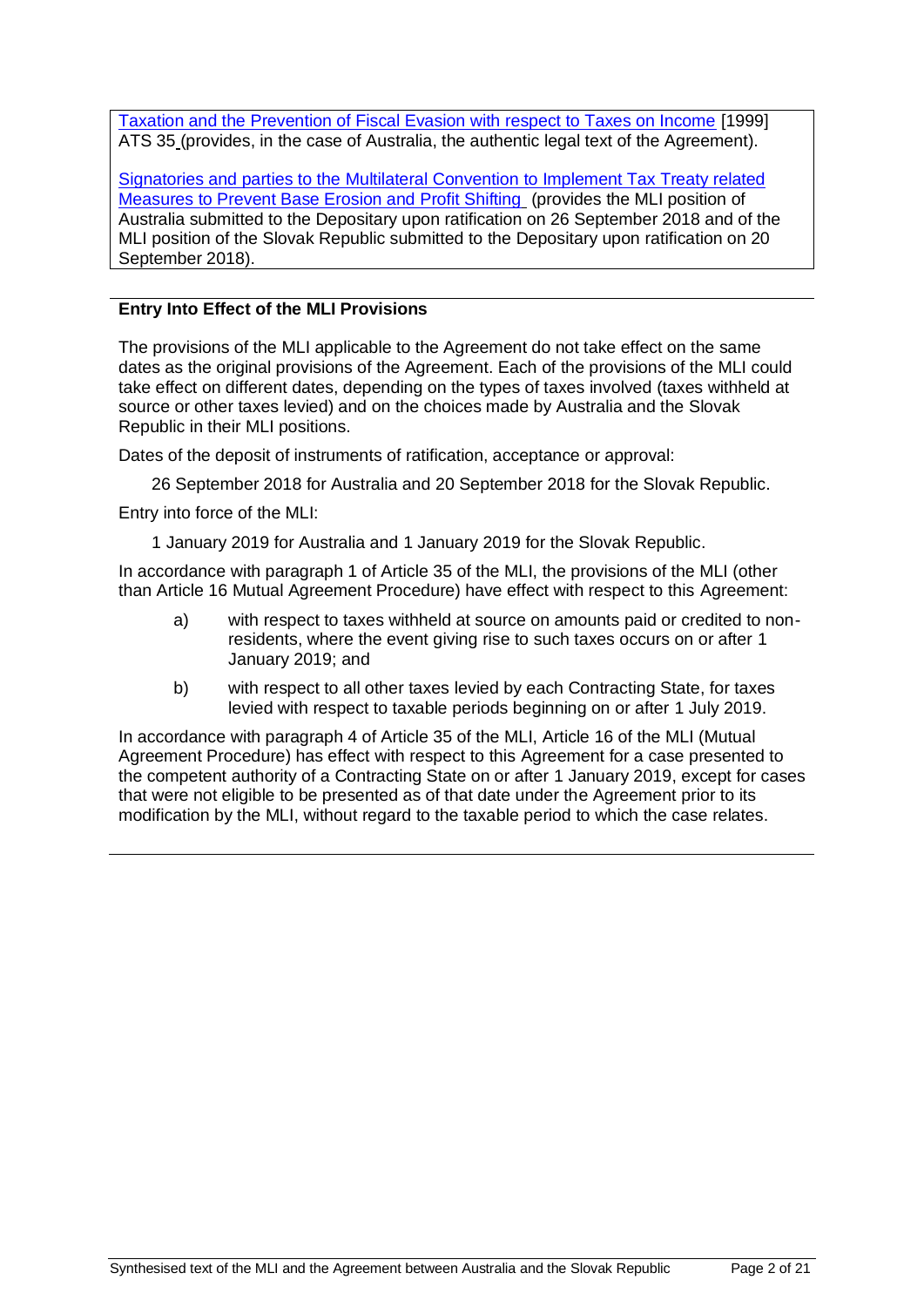#### **AGREEMENT BETWEEN AUSTRALIA AND THE SLOVAK REPUBLIC FOR THE AVOIDANCE OF DOUBLE TAXATION AND THE PREVENTION OF FISCAL EVASION WITH RESPECT TO TAXES ON INCOME**

### **AUSTRALIA AND THE SLOVAK REPUBLIC,**

*The following paragraph 3 of Article 6 of the MLI is included in the preamble of this Agreement:*

ARTICLE 6 OF THE MLI – PURPOSE OF A COVERED TAX AGREEMENT

Desiring to further develop their economic relationship and to enhance their co-operation in tax matters,

**[REPLACED by paragraph 1 of Article 6 of the MLI]** *DESIRING to conclude an Agreement for the avoidance of double taxation and the prevention of fiscal evasion with respect to taxes on income,*

*The following paragraph 1 of Article 6 of the MLI replaces the text referring to an intent to eliminate double taxation in the preamble of this Agreement :*

ARTICLE 6 OF THE MLI – PURPOSE OF A COVERED TAX AGREEMENT

Intending to eliminate double taxation with respect to the taxes covered by [*the Agreemen*t] without creating opportunities for non-taxation or reduced taxation through tax evasion or avoidance (including through treaty-shopping arrangements aimed at obtaining reliefs provided in [*the Agreement*] for the indirect benefit of residents of third jurisdiction),

**HAVE AGREED** as follows**:**

### **Article 1**

#### **PERSONAL SCOPE**

This Agreement shall apply to persons who are residents of one or both of the Contracting States.

*The following paragraph 1 of Article 3 of the MLI applies and supersedes the provisions of this Agreement:*

#### ARTICLE 3 OF THE MLI – TRANSPARENT ENTITIES

For the purposes of [*the Agreement*], income derived by or through an entity or arrangement that is treated as wholly or partly fiscally transparent under the tax law of either [*Contracting State*] shall be considered to be income of a resident of a [*Contracting State*] but only to the extent that the income is treated, for purposes of taxation by that [*Contracting State*], as the income of a resident of that [*Contracting State*].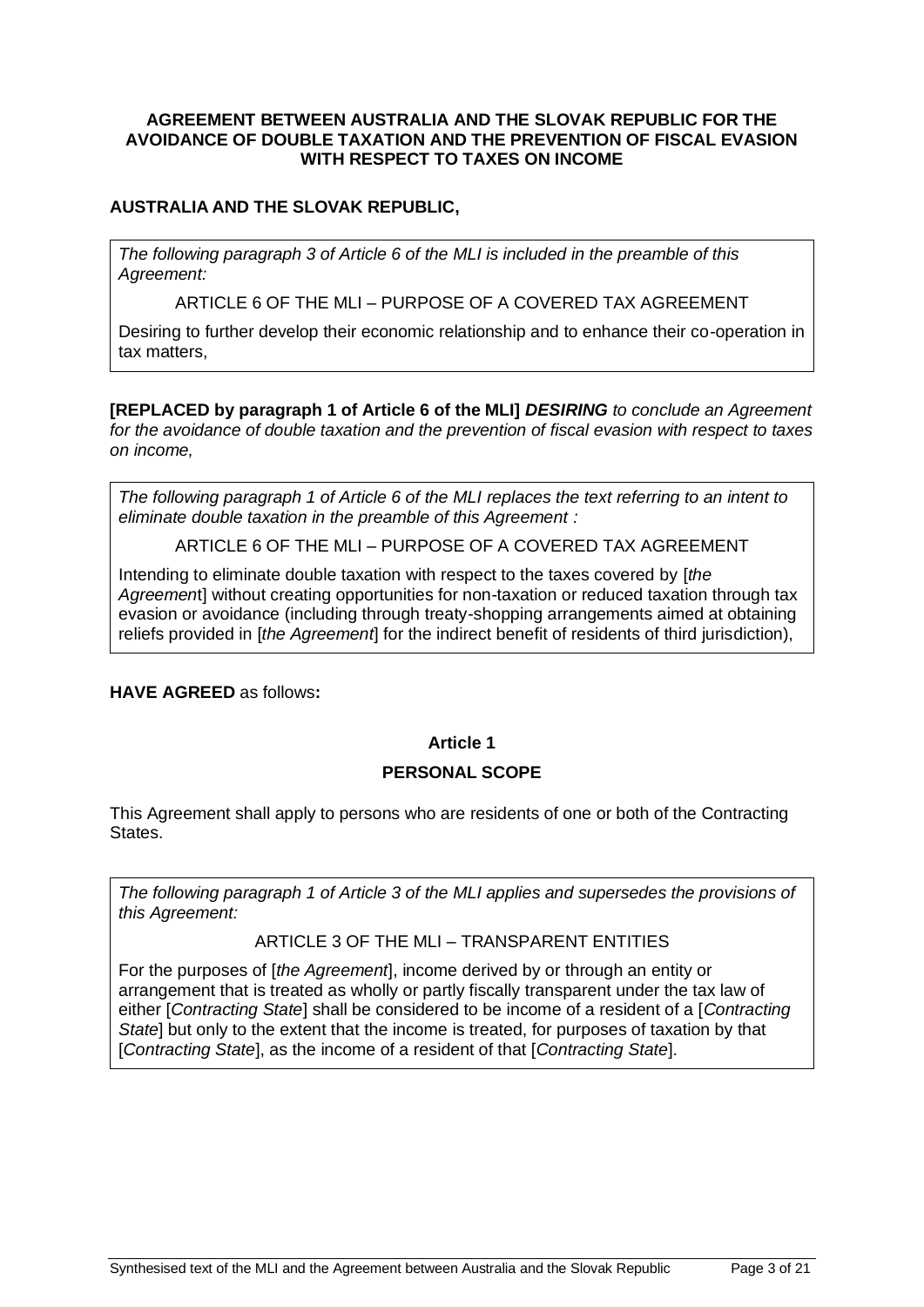*The following paragraph 1 of Article 11 of the MLI applies and supersedes the provisions of this Agreement:*

#### ARTICLE 11 OF THE MLI – APPLICATION OF TAX AGREEMENTS TO RESTRICT A PARTY'S RIGHT TO TAX ITS OWN RESIDENTS

[*The Agreement*] shall not affect the taxation by a [*Contracting State*] of its residents, except with respect to the benefits granted under *paragraph 3 of Article 9, or paragraph 3 of Article 18, 19, 20, 23, 24 or 26 of* [*the Agreement*].

### **Article 2**

#### **TAXES COVERED**

- 1. The existing taxes to which this Agreement shall apply are:
	- (a) in the Slovak Republic:
		- (i) the tax on income of individuals; and
		- (ii) the tax on income of legal persons; and
	- (b) in Australia:

the income tax, and the resource rent tax in respect of offshore projects relating to exploration for or exploitation of petroleum resources, imposed under the federal law of Australia.

2. This Agreement shall also apply to any identical or substantially similar taxes which are imposed under the federal law of Australia or the law of the Slovak Republic after the date of signature of this Agreement in addition to, or in place of, the existing taxes. The competent authorities of the Contracting States shall notify each other of any substantial changes which have been made in the laws of their respective States relating to the taxes to which this Agreement applies within a reasonable period of time after those changes.

#### **Article 3**

#### **GENERAL DEFINITIONS**

- 1. In this Agreement, unless the context otherwise requires:
	- (a) the term "Slovak Republic", when used in a geographical sense, means the territory over which the Slovak Republic exercises its sovereignty, sovereign rights or jurisdiction in accordance with the rules of international law;
	- (b) the term "Australia", when used in a geographical sense, excludes all external territories other than:
		- (i) the Territory of Norfolk Island;
		- (ii) the Territory of Christmas Island;
		- (iii) the Territory of Cocos (Keeling) Islands;
		- (iv) the Territory of Ashmore and Cartier Islands;
		- (v) the Territory of Heard Island and McDonald Islands; and
		- (vi) the Coral Sea Islands Territory,

and includes any area adjacent to the territorial limits of Australia (including the Territories specified in this subparagraph) in respect of which there is for the time being in force, consistently with international law, a law of Australia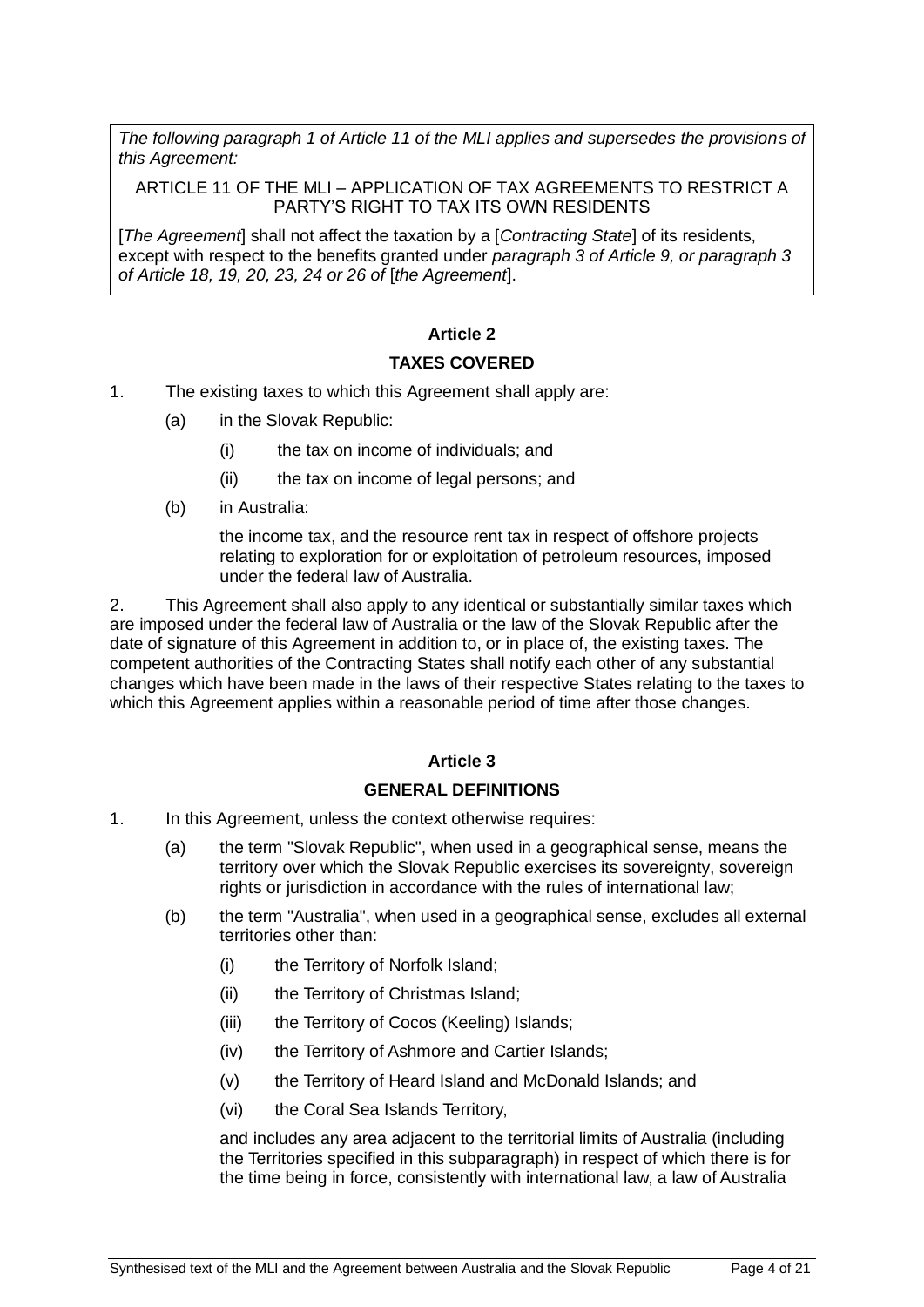dealing with the exploration for or exploitation of any of the natural resources of the seabed and subsoil of the continental shelf;

- (c) the term "Australian tax" means tax imposed by Australia, being tax to which this Agreement applies by virtue of Article 2;
- (d) the term "company" means any body corporate or any entity which is treated as a company or a body corporate for tax purposes;
- (e) the term "competent authority" means:
	- (i) in the case of the Slovak Republic, the Minister of Finance of the Slovak Republic or an authorized representative of the Minister; and
	- (ii) in the case of Australia, the Commissioner of Taxation or an authorized representative of the Commissioner;
- (f) the terms "a Contracting State" and "other Contracting State" mean the Slovak Republic or Australia, as the context requires;
- (g) the terms "enterprise of a Contracting State" and "enterprise of the other Contracting State" mean an enterprise carried on by a resident of the Slovak Republic or an enterprise carried on by a resident of Australia, as the context requires;
- (h) the term "person" includes an individual, a company and any other body of persons;
	- (i) the term "Slovak tax" means tax imposed by the Slovak Republic, being tax to which this Agreement applies by virtue of Article 2;
	- (ii) the term "tax" means Australian tax or Slovak tax, as the context requires, but does not include any penalty or interest imposed under the law of either Contracting State relating to its tax.

2. In the application of this Agreement by a Contracting State, any term not defined in this Agreement shall, unless the context otherwise requires, have the meaning which it has under the laws of that State from time to time in force relating to the taxes to which this Agreement applies.

#### **Article 4**

#### **RESIDENT**

1. For the purposes of this Agreement, a person is a resident of a Contracting State if that person is a resident of that State for the purposes of its tax.

2. A person is not a resident of a Contracting State for the purposes of this Agreement if the person is liable to tax in that State in respect only of income from sources in that State.

3. Where by reason of the preceding provisions of this Article a person, being an individual, is a resident of both Contracting States, then the status of the person shall be determined in accordance with the following rules:

- (a) the person shall be deemed to be a resident solely of the Contracting State in which a permanent home is available to the person;
- (b) if a permanent home is available to the person in both Contracting States, or in neither of them, the person shall be deemed to be a resident solely of the Contracting State in which the person has an habitual abode;
- (c) if the person has an habitual abode in both Contracting States, or does not have an habitual abode in either of them, the person shall be deemed to be a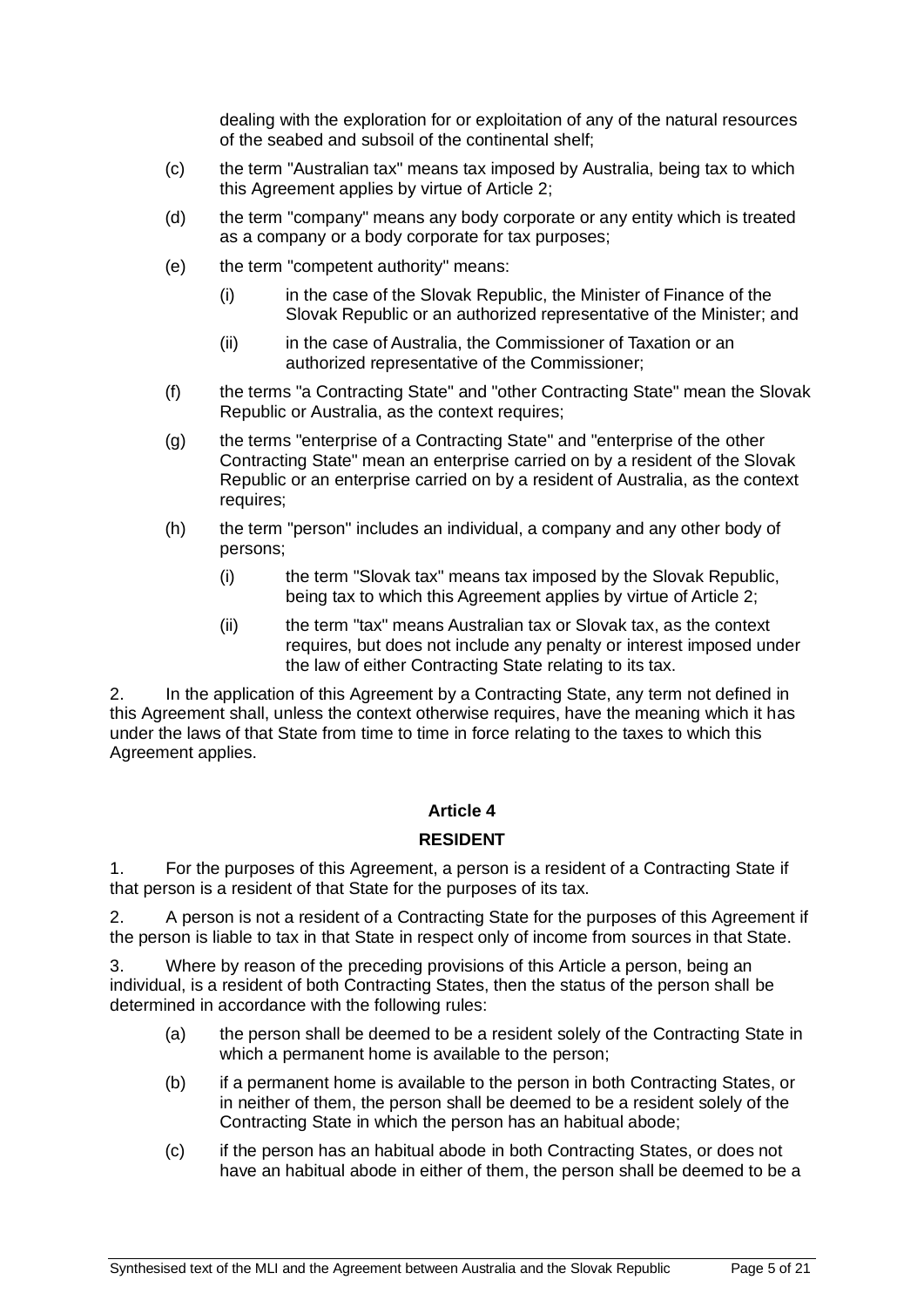resident solely of the Contracting State with which the person's economic and personal relations are the closer.

4. For the purposes of paragraph 3, an individual's citizenship or nationality of a Contracting State shall be a factor in determining the degree of the person's economic and personal relations with that State.

5. **[REPLACED by paragraph 1 of Article 4 and subparagraph e) of paragraph 3 of Article 4 of the MLI]** *Where by reason of the provisions of paragraph 1 a person other than an individual is a resident of both Contracting States, then it shall be deemed to be a resident solely of the Contracting State in which its place of effective management is situated.*

*The following paragraph 1 of Article 4 and subparagraph e) of paragraph 3 of Article 4 of the MLI replace paragraph 5 of Article 4 of this Agreement:*

ARTICLE 4 OF THE MLI – DUAL RESIDENT ENTITIES

Where by reason of the provisions of [*the Agreement*] a person other than an individual is a resident of both [*Contracting States*], the competent authorities of the [*Contracting States*] shall endeavour to determine by mutual agreement the [*Contracting State*] of which such person shall be deemed to be a resident for the purposes of [*the Agreement*], having regard to its place of effective management, the place where it is incorporated or otherwise constituted and any other relevant factors. In the absence of such agreement, such person shall not be entitled to any relief or exemption from tax provided by [*the Agreement*].

# **Article 5**

# **PERMANENT ESTABLISHMENT**

1. For the purposes of this Agreement, the term "permanent establishment", in relation to an enterprise, means a fixed place of business through which the business of the enterprise is wholly or partly carried on.

- 2. The term "permanent establishment" includes especially:
	- (a) a place of management;
	- (b) a branch;
	- (c) an office;
	- (d) a factory;
	- (e) a workshop;
	- (f) a mine, an oil or gas well, a quarry or any other place of extraction of natural resources;
	- (g) an agricultural, pastoral or forestry property;
	- (h) [**MODIFIED by paragraph 1 of Article 14 of the MLI]**<sup>1</sup> *a building site or construction, installation or assembly project which exists for more than 12 months*; and
	- (i) the furnishing of services, including consultancy services, by an enterprise of a Contracting State through an employee or other personnel in the other Contracting State, provided that such activities continue in that other State for

 $1$  Refer to text box immediately after paragraph 8 of Article 5 of the Agreement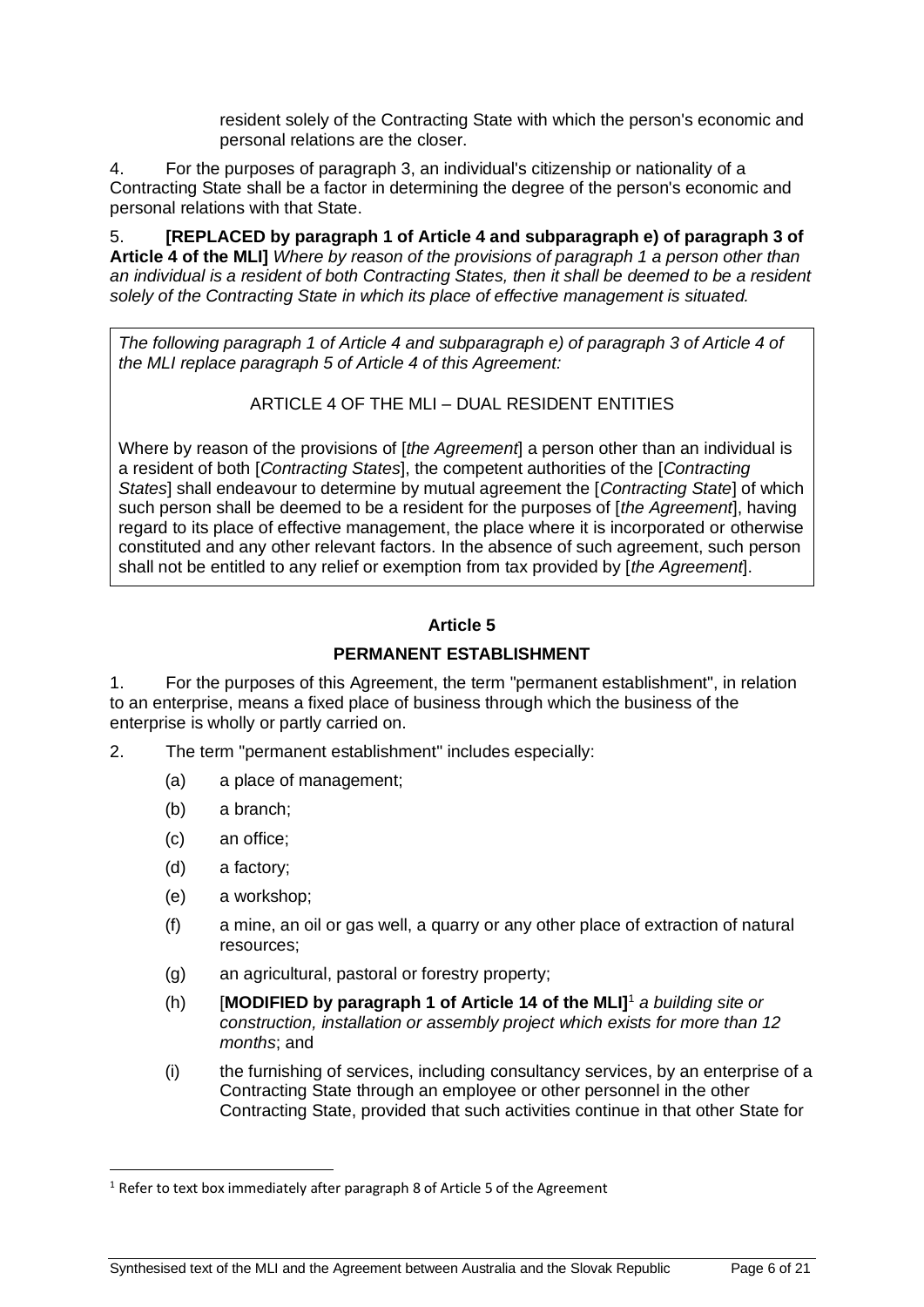the same project or a connected project for a period or periods aggregating more than six months within any 12 month period.

3. **[MODIFIED by paragraph 2 of Article 13 of the MLI]** *An enterprise shall not be deemed to have a permanent establishment merely by reason of:*

- *(a) the use of facilities solely for the purpose of storage, display or delivery of goods or merchandise belonging to the enterprise; or*
- *(b) the maintenance of a stock of goods or merchandise belonging to the enterprise solely for the purpose of storage, display or delivery; or*
- *(c) the maintenance of a stock of goods or merchandise belonging to the enterprise solely for the purpose of processing by another enterprise; or*
- *(d) the maintenance of a fixed place of business solely for the purpose of purchasing goods or merchandise, or for collecting information, for the enterprise; or*
- *(e) the maintenance of a fixed place of business solely for the purpose of activities which have a preparatory or auxiliary character for the enterprise, for example advertising or scientific research.*

*The following paragraph 2 of Article 13 of the MLI modifies paragraph 3 of Article 5 of this Agreement:*

ARTICLE 13 OF THE MLI – ARTIFICIAL AVOIDANCE OF PERMANENT ESTABLISHMENT STATUS THROUGH THE SPECIFIC ACTIVITY EXEMPTIONS

### (Option A)

Notwithstanding [*Article 5 of the Agreement*], the term 'permanent establishment' shall be deemed not to include:

- (a) the activities specifically listed in [*paragraph 3 of Article 5 of the Agreement*] as activities deemed not constitute a permanent establishment, whether or not that exception from permanent establishment status is contingent on the activity being a preparatory or auxiliary character;
- (b) the maintenance of a fixed place of business solely for the purpose of carrying on, for the enterprise, any activity not described in subparagraph a);
- (c) the maintenance of a fixed place of business solely for any combination of activities mentioned in subparagraphs a) and b),

provided that such activity or, in the case of subparagraph c), the overall activity of the fixed place of business, is of a preparatory or auxiliary character.

*The following paragraph 4 of Article 13 of the MLI applies to paragraph 3 of Article 5 of this Agreement as modified by paragraph 2 of Article 13 of the MLI:*

[*Article 5 of the Agreement, as modified by paragraph 2 of Article 13 of the MLI*] shall not apply to a fixed place of business that is used or maintained by an enterprise if the same enterprise or a closely related enterprise carries on business activities at the same place or at another place in the same [*Contracting State*] and:

- (a) that place or other place constitutes a permanent establishment for the enterprise or the closely related enterprise under the provisions of [*Article 5 of the Agreement*]; or
- (b) the overall activity resulting from the combination of the activities carried on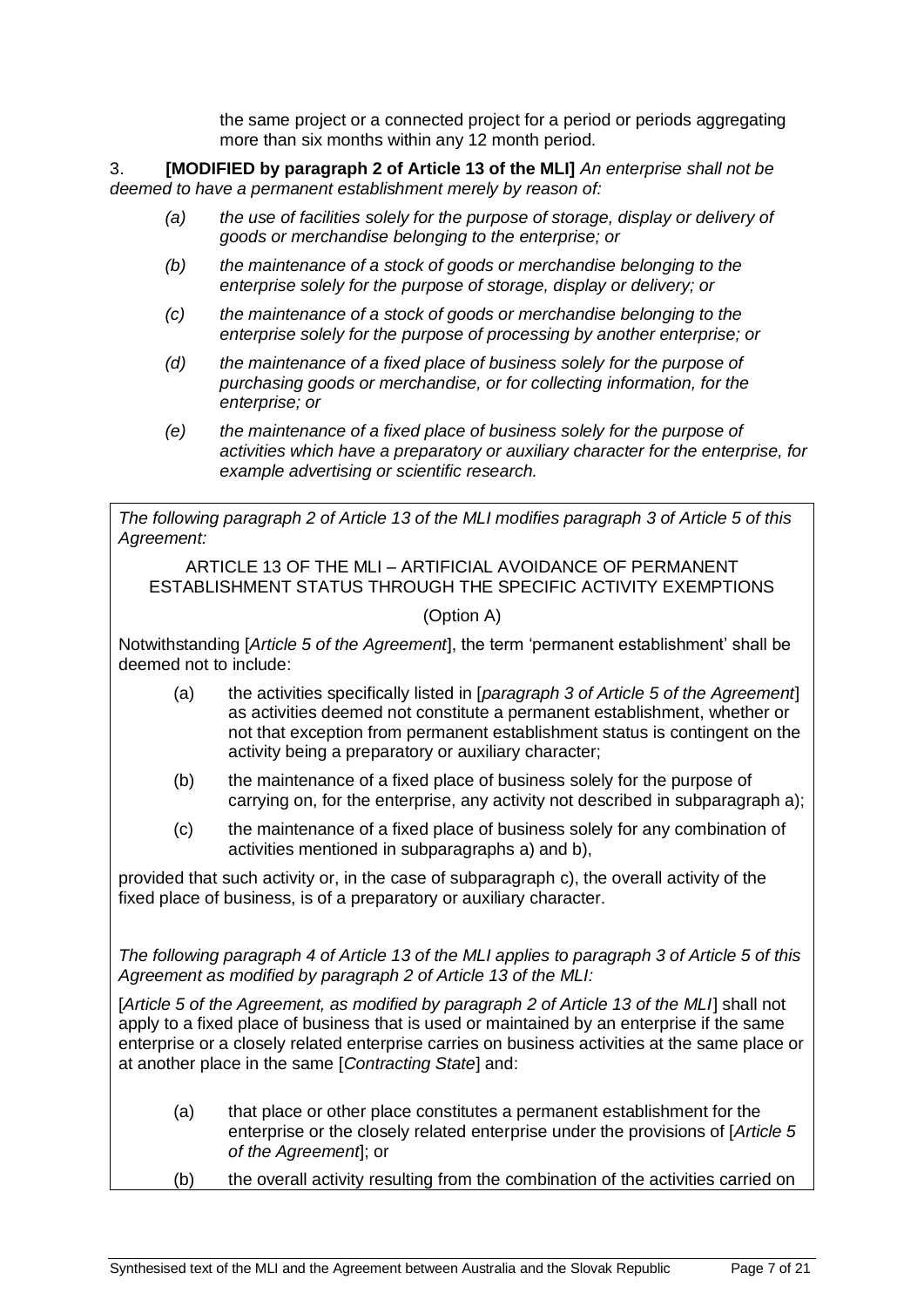by the two enterprises at the same place, or by the same enterprise or closely related enterprises at the two places, is not of a preparatory or auxiliary character,

provided that the business activities carried on by the two enterprises at the same place, or by the same enterprise or closely related enterprises at the two places, constitute complementary functions that are part of a cohesive business operation.

4. **[MODIFIED by paragraph 1 of Article 14 of the MLI]**<sup>2</sup> *An enterprise shall be deemed to have a permanent establishment in a Contracting State and to carry on business through that permanent establishment if:*

- *(a) it carries on supervisory activities in that State for more than 12 months in connection with a building site, or a construction, installation or assembly project, which is being undertaken in that State; or*
- *(b) substantial equipment including, for example, but not limited to, a structure, installation, drilling rig, or machinery is being used in that State by, for or under contract with, the enterprise.*

5. A person acting in a Contracting State on behalf of an enterprise of the other Contracting State other than an agent of an independent status to whom paragraph 6 applies shall be deemed to be a permanent establishment of that enterprise in the firstmentioned State if:

- (a) the person has, and habitually exercises in that State, an authority to conclude contracts on behalf of the enterprise, unless the person's activities are limited to the purchase of goods or merchandise for the enterprise; or
- (b) in so acting, the person manufactures or processes in that State for the enterprise goods or merchandise belonging to the enterprise.

6. An enterprise of a Contracting State shall not be deemed to have a permanent establishment in the other Contracting State merely because it carries on business in that other State through a person who is a broker, general commission agent or any other agent of an independent status and is acting in the ordinary course of the person's business as such a broker or agent.

7. The fact that a company which is a resident of a Contracting State controls or is controlled by a company which is a resident of the other Contracting State, or which carries on business in that other State (whether through a permanent establishment or otherwise), shall not of itself make either company a permanent establishment of the other.

8. The principles set forth in the preceding paragraphs of this Article shall be applied in determining for the purposes of this Agreement whether there is a permanent establishment outside both Contracting States, and whether an enterprise, not being an enterprise of a Contracting State, has a permanent establishment in a Contracting State.

*The following paragraph 1 of Article 14 of the MLI applies and supersedes the provisions of this Agreement:*

ARTICLE 14 OF THE MLL – SPLITTING-UP OF CONTRACTS

For the sole purpose of determining whether the period (or periods) referred to in [*subparagraph h) of paragraph 2 and paragraph 4 of Article 5 of the Agreement*] has been exceeded:

(a) where an enterprise of a [*Contracting State*] carries on activities in the other

<sup>2</sup> Refer to text box immediately after paragraph 8 of Article 5 of the Agreement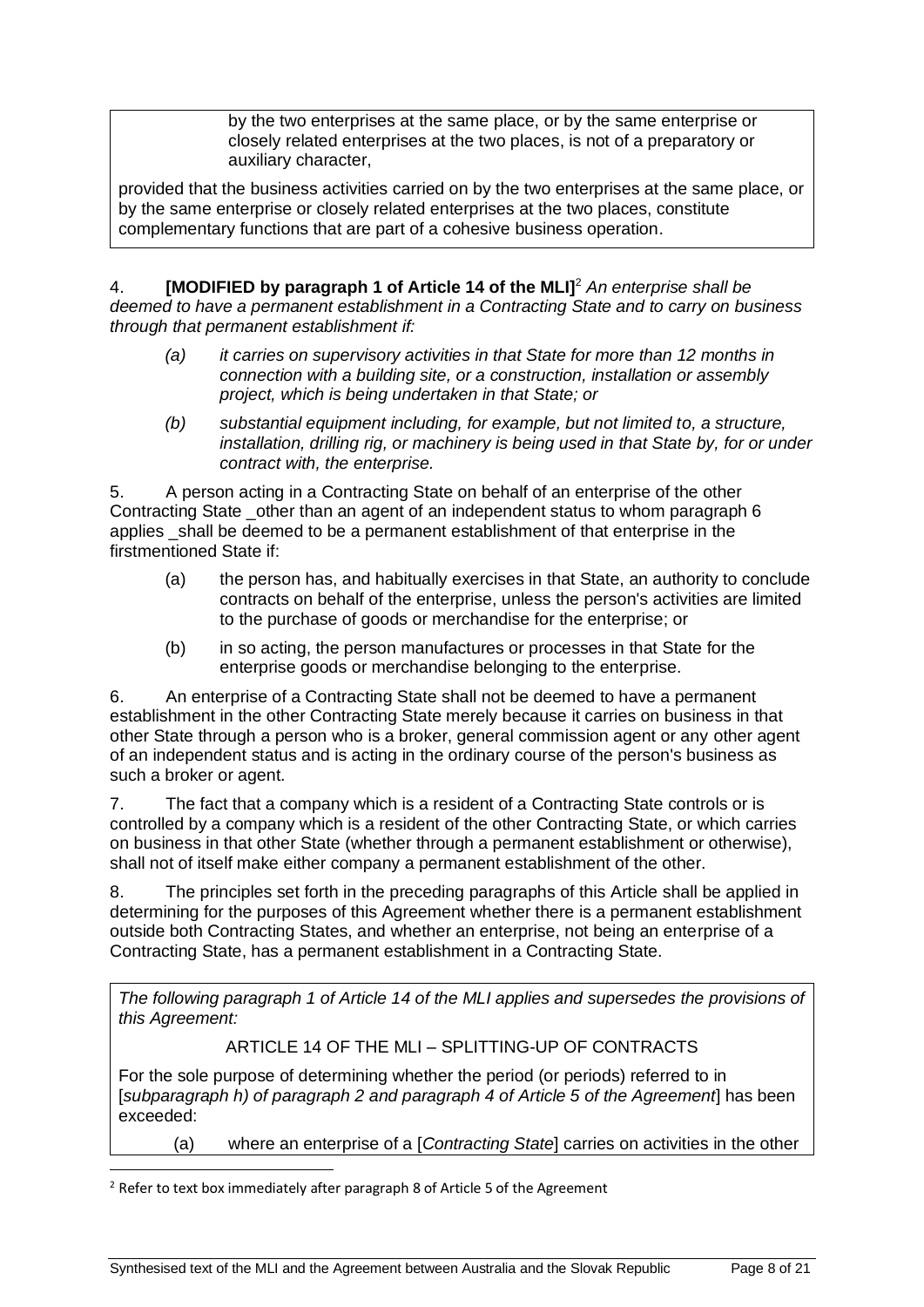[*Contracting State*] at a place that constitutes a building site, construction project, installation project or other specific project identified in [*subparagraph h) of paragraph 2) of Article 5 of the Agreement*], or carries on supervisory or consultancy activities in connection with such a place, and these activities are carried on during one or more periods of time that, in the aggregate, exceed 30 days without exceeding the period or periods referred to in [*subparagraph h) of paragraph 2) and paragraph 4 of Article 5 of the Agreement*]; and

(b) where connected activities are carried on in that other [*Contracting State*] at (or, where [*paragraph 4 of Article 5 of the* Agreement] applies to [*supervisory activities*], in connection with) the same building site, construction project, installation project or other specific project identified in [*subparagraph h) of paragraph 2 and paragraph 4 of the Agreement*] during different periods of time, each exceeding 30 days, by one or more enterprises closely related to the first-mentioned enterprise,

these different periods of time shall be added to the aggregate period of time during which the first-mentioned enterprise has carried on activities at that building site, construction project, installation project or other specific project identified in [*paragraphs 2 and 4 of the Agreement]*.

*The following paragraph 1 of Article 15 of the MLI applies to provisions of this Agreement:* ARTICLE 15 OF THE MLI – DEFINITION OF A PERSON CLOSELY RELATED TO AN **ENTERPRISE** 

For the purposes of the provisions of [*Article 5 of the Agreement*], a person is closely related to an enterprise if, based on all the relevant facts and circumstances, one has control of the other or both are under the control of the same persons or enterprises. In any case, a person shall be considered to be closely related to an enterprise if one possesses directly or indirectly more than 50 per cent of the beneficial interest in the other (or, in the case of a company, more than 50 per cent of the aggregate vote and value of the company's shares or of the beneficial equity interest in the company) or if another person possesses directly or indirectly more than 50 per cent of the beneficial interest (or, in the case of a company, more than 50 per cent of the aggregate vote and value of the company's shares or of the beneficial equity interest in the company) in the person and the enterprise.

### **Article 6**

# **INCOME FROM REAL (IMMOVABLE) PROPERTY**

1. Income from real property may be taxed in the Contracting State in which the real property is situated.

2. In this Article, the term "real property", in relation to a Contracting State, has the meaning which it has under the laws of that State and includes:

- (a) a lease of land and any other entitlement in or over land, whether improved or not, including a right to explore for mineral, oil or gas deposits or other natural resources, and a right to mine those deposits or resources; and
- (b) a right to receive variable or fixed payments either as consideration for or in respect of the exploitation of, or the right to explore for or exploit, mineral, oil or gas deposits, quarries or other places of extraction or exploitation of natural resources.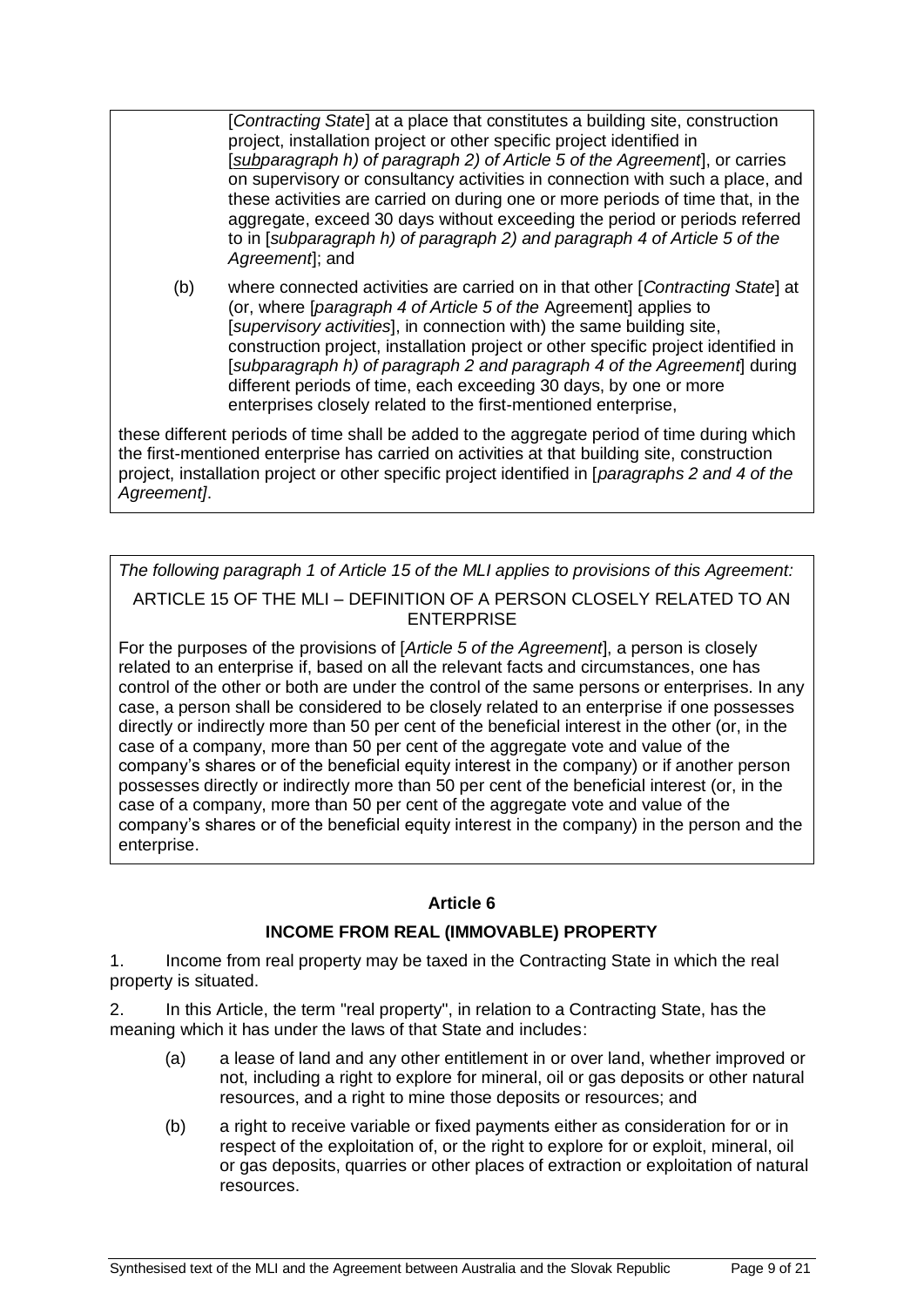3. Any entitlement or right referred to in paragraph 2 shall be regarded as situated where the land, mineral, oil or gas deposits, quarries or natural resources, as the case may be, are situated or where the exploration may take place.

4. The provisions of paragraphs 1 and 3 shall also apply to income from real property of an enterprise and to income from real property used for the performance of independent personal services.

## **Article 7**

# **BUSINESS PROFITS**

1. The profits of an enterprise of a Contracting State shall be taxable only in that State unless the enterprise carries on business in the other Contracting State through a permanent establishment situated in that other State. If the enterprise carries on business in that manner, the profits of the enterprise may be taxed in the other State but only so much of them as is attributable to that permanent establishment.

2. Subject to the provisions of paragraph 3, where an enterprise of a Contracting State carries on business in the other Contracting State through a permanent establishment situated in that other State, there shall in each Contracting State be attributed to that permanent establishment the profits which it might be expected to make if it were a distinct and separate enterprise engaged in the same or similar activities under the same or similar conditions and dealing wholly independently with the enterprise of which it is a permanent establishment or with other enterprises with which it deals.

3. In the determination of the profits of a permanent establishment, there shall be allowed as deductions expenses of the enterprise, being expenses which are incurred for the purposes of the permanent establishment (including executive and general administrative expenses so incurred) and which would be deductible if the permanent establishment were an independent entity which paid those expenses, whether incurred in the Contracting State in which the permanent establishment is situated or elsewhere.

4. No profits shall be attributed to a permanent establishment by reason of the mere purchase by that permanent establishment of goods or merchandise for the enterprise.

5. Nothing in this Article shall affect the application of any law of a Contracting State relating to the determination of the tax liability of a person in cases where the information available to the competent authority of that State is inadequate to determine the profits to be attributed to a permanent establishment, provided that that law shall be applied, so far as the information available to the competent authority permits, consistently with the principles of this Article.

6. Where profits include items of income or gains which are dealt with separately in other Articles of this Agreement, then the provisions of those Articles shall not be affected by the provisions of this Article.

7. Nothing in this Article shall affect the operation of any law of a Contracting State relating to tax imposed on profits from insurance with nonresidents provided that if the relevant law in force in either Contracting State at the date of signature of this Agreement is varied (otherwise than in minor respects so as not to affect its general character) the Contracting States shall consult with each other with a view to agreeing to any amendment of this paragraph that may be appropriate.

- 8. Where:
	- (a) a resident of a Contracting State is beneficially entitled, whether directly or through one or more interposed trust estates, to a share of the business profits of an enterprise carried on in the other Contracting State by the trustee of a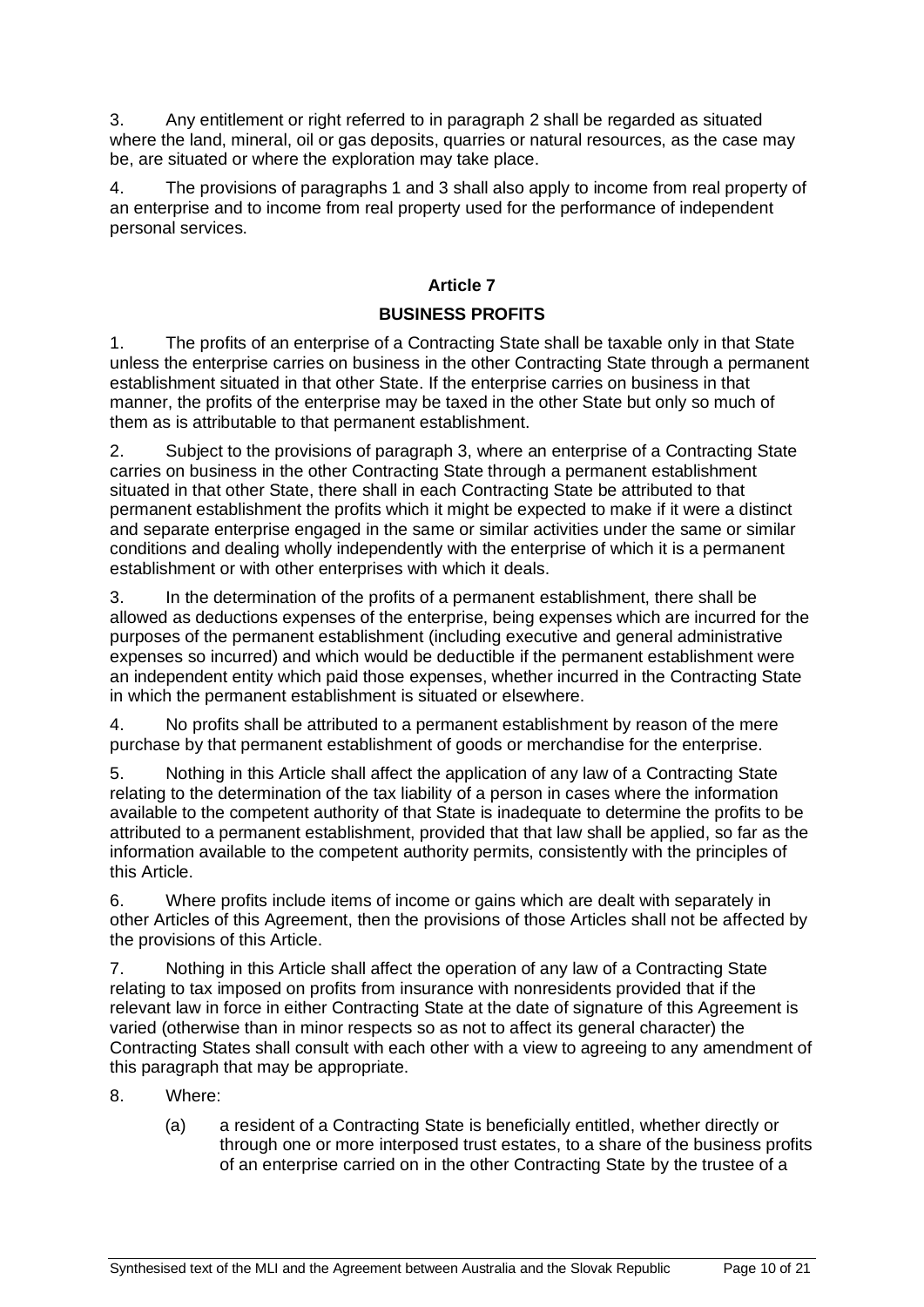trust estate other than a trust estate which is treated as a company for tax purposes; and

(b) in relation to that enterprise, that trustee would, in accordance with the principles of Article 5, have a permanent establishment in that other State,

the enterprise carried on by the trustee shall be deemed to be a business carried on in that other State by that resident through a permanent establishment situated in that other State and that share of business profits shall be attributed to that permanent establishment.

### **Article 8**

#### **SHIPS AND AIRCRAFT**

1. Profits from the operation of ships or aircraft derived by a resident of a Contracting State shall be taxable only in that State.

2. Notwithstanding the provisions of paragraph 1, such profits may be taxed in the other Contracting State where they are profits from operations of ships or aircraft confined solely to places in that other State.

3. The provisions of paragraphs 1 and 2 shall apply in relation to the share of the profits from the operation of ships or aircraft derived by a resident of a Contracting State through participation in a pool service, in a joint transport operating organisation or in an international operating agency.

4. For the purposes of this Article, profits derived from the carriage by ships or aircraft of passengers, livestock, mail, goods or merchandise shipped in a Contracting State for discharge at another place in that State shall be treated as profits from operations of ships or aircraft confined solely to places in that State.

#### **Article 9**

#### **ASSOCIATED ENTERPRISES**

- 1. Where:
	- (a) an enterprise of a Contracting State participates directly or indirectly in the management, control or capital of an enterprise of the other Contracting State; or
	- (b) the same persons participate directly or indirectly in the management, control or capital of an enterprise of a Contracting State and an enterprise of the other Contracting State,

and in either case conditions operate between the two enterprises in their commercial or financial relations which differ from those which might be expected to operate between independent enterprises dealing wholly independently with one another, then any profits which, but for those conditions, might have been expected to accrue to one of the enterprises, but, by reason of those conditions, have not so accrued, may be included in the profits of that enterprise and taxed accordingly.

2. Nothing in this Article shall affect the application of any law of a Contracting State relating to the determination of the tax liability of a person, including determinations in cases where the information available to the competent authority of that State is inadequate to determine the income to be attributed to an enterprise, provided that that law shall be applied, so far as it is practicable to do so, consistently with the principles of this Article.

3. Where profits on which an enterprise of a Contracting State has been charged to tax in that State are also included, by virtue of the provisions of paragraph 1 or 2, in the profits of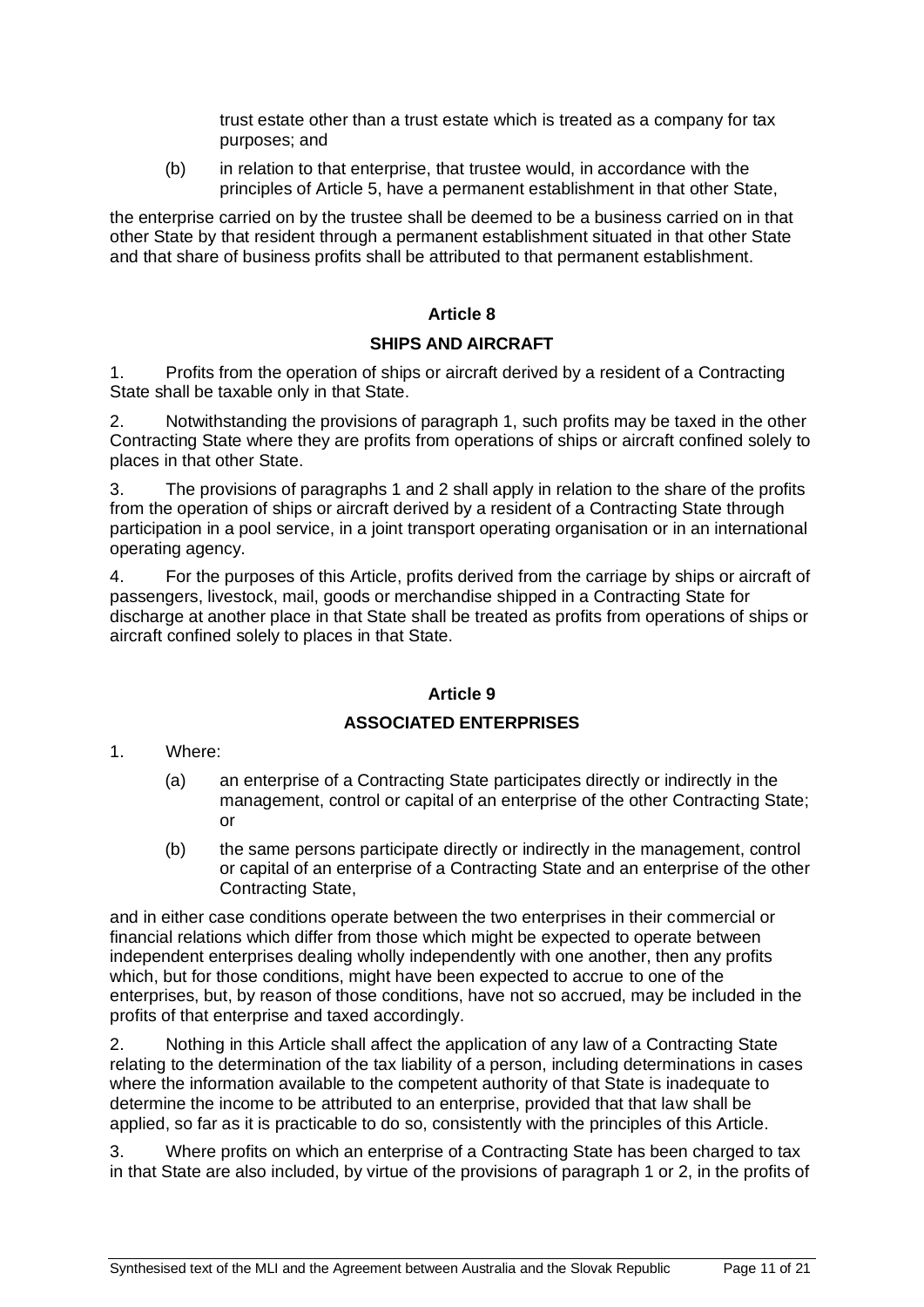an enterprise of the other Contracting State and charged to tax in that other State, and the profits so included are profits which might have been expected to have accrued to that enterprise of the other State if the conditions operative between the enterprises had been those which might have been expected to have operated between independent enterprises dealing wholly independently with one another, then the firstmentioned State shall make an appropriate adjustment to the amount of tax charged on those profits in the firstmentioned State. In determining such an adjustment, due regard shall be had to the other provisions of this Agreement and for this purpose the competent authorities of the Contracting States shall if necessary consult each other.

### **Article 10**

### **DIVIDENDS**

1. Dividends paid by a company which is a resident of a Contracting State for the purposes of its tax, being dividends to which a resident of the other Contracting State is beneficially entitled, may be taxed in that other State.

2. Those dividends may be taxed in the Contracting State of which the company paying the dividends is a resident for the purposes of its tax, and according to the law of that State, but the tax so charged shall not exceed 15 per cent of the gross amount of the dividends.

3. The term "dividends" in this Article means income from shares and other income assimilated to income from shares by the law, relating to tax, of the Contracting State of which the company making the distribution is a resident for the purposes of its tax.

4. The provisions of paragraphs 1 and 2 shall not apply if the person beneficially entitled to the dividends, being a resident of a Contracting State, carries on business in the other Contracting State of which the company paying the dividends is a resident, through a permanent establishment situated in that other State, or performs in that other State independent personal services from a fixed base situated in that other State, and the holding in respect of which the dividends are paid is effectively connected with that permanent establishment or fixed base. In either case the provisions of Article 7 or Article 14, as the case may be, shall apply.

5. Dividends paid by a company which is a resident of a Contracting State, being dividends to which a person who is not a resident of the other Contracting State is beneficially entitled, shall be exempt from tax in that other State except in so far as the holding in respect of which the dividends are paid is effectively connected with a permanent establishment or a fixed base situated in that other State. This paragraph shall not apply in relation to dividends paid by any company which is a resident of Australia for the purposes of Australian tax and which is also a resident of the Slovak Republic for the purposes of Slovak tax.

### **Article 11**

### **INTEREST**

1. Interest arising in a Contracting State, being interest to which a resident of the other Contracting State is beneficially entitled, may be taxed in that other State.

2. That interest may also be taxed in the Contracting State in which it arises, and according to the law of that State, but the tax so charged shall not exceed 10 per cent of the gross amount of the interest.

3. The term "interest" in this Article includes interest from Government securities or from bonds or debentures, whether or not secured by mortgage and whether or not carrying a right to participate in profits, interest from any other form of indebtedness and all other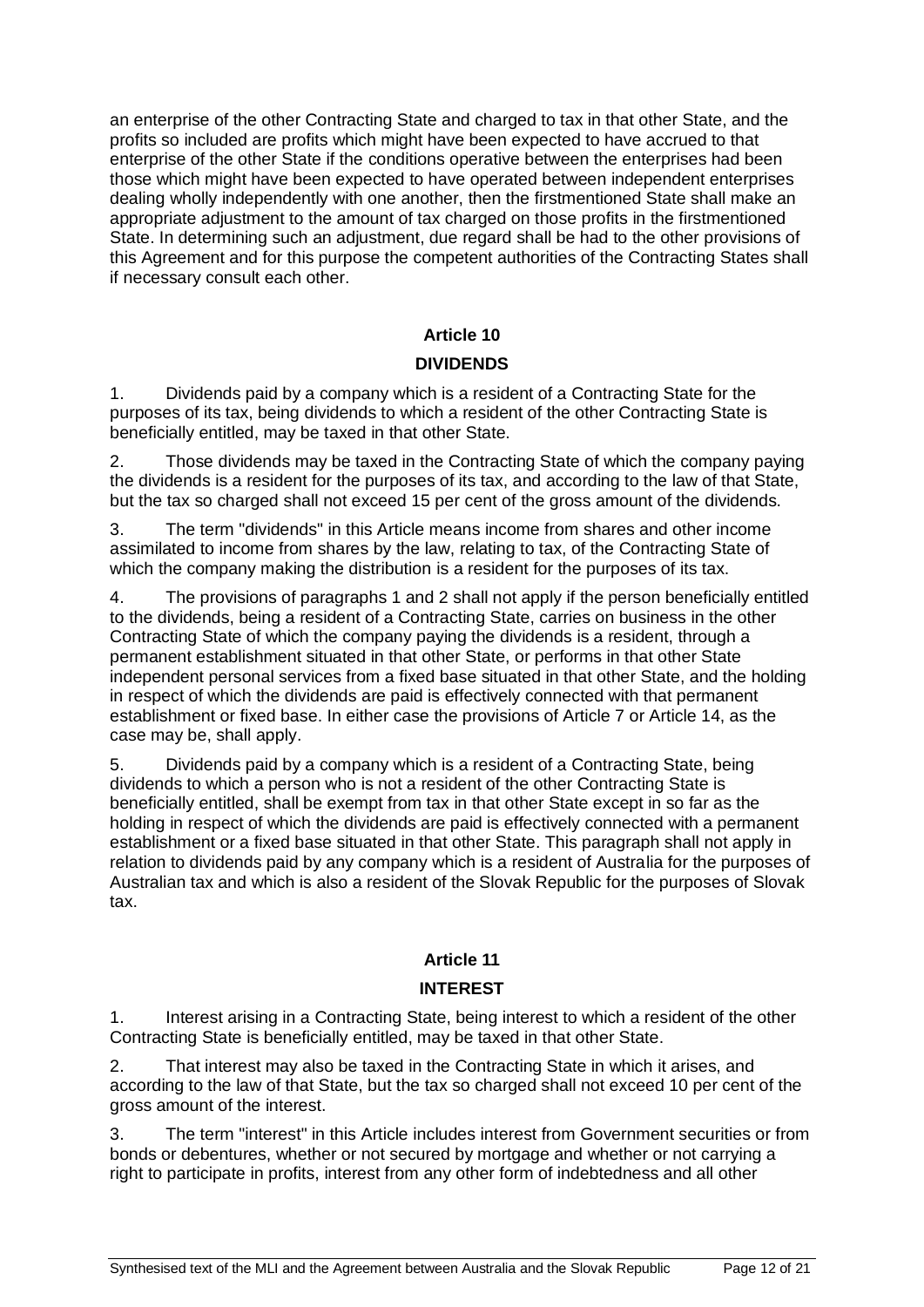income assimilated to income from money lent by the law, relating to tax, of the Contracting State in which the income arises.

4. The provisions of paragraphs 1 and 2 shall not apply if the person beneficially entitled to the interest, being a resident of a Contracting State, carries on business in the other Contracting State, in which the interest arises, through a permanent establishment situated in that other State, or performs in that other State independent personal services from a fixed base situated in that other State, and the indebtedness in respect of which the interest is paid is effectively connected with that permanent establishment or fixed base. In either case, the provisions of Article 7 or Article 14, as the case may be, shall apply.

5. Interest shall be deemed to arise in a Contracting State when the payer is that State itself or a political subdivision or local authority of that State or a person who is a resident of that State for the purposes of its tax. Where, however, the person paying the interest, whether the person is a resident of a Contracting State or not, has in a Contracting State or outside both Contracting States a permanent establishment or a fixed base in connection with which the indebtedness on which the interest is paid was incurred, and that interest is borne by that permanent establishment or fixed base, then the interest shall be deemed to arise in the State in which the permanent establishment or fixed base is situated.

6. Where, owing to a special relationship between the payer and the person beneficially entitled to the interest, or between both of them and some other person, the amount of the interest paid, having regard to the indebtedness for which it is paid, exceeds the amount which might have been expected to have been agreed upon by the payer and the person so entitled in the absence of that relationship, the provisions of this Article shall apply only to the lastmentioned amount. In that case, the excess part of the amount of the interest paid shall remain taxable according to the law, relating to tax, of each Contracting State, but subject to the other provisions of this Agreement.

### **Article 12**

### **ROYALTIES**

1. Royalties arising in a Contracting State, being royalties to which a resident of the other Contracting State is beneficially entitled, may be taxed in that other State.

2. Those royalties may be taxed in the Contracting State in which they arise, and according to the law of that State, but the tax so charged shall not exceed 10 per cent of the gross amount of the royalties.

3. The term "royalties" in this Article means payments or credits, whether periodical or not, and however described or computed, to the extent to which they are made as consideration for:

- (a) the use of, or the right to use, any copyright, patent, design or model, plan, secret formula or process, trade-mark or other like property or right; or
- (b) the use of, or the right to use, any industrial, commercial or scientific equipment; or
- (c) the supply of scientific, technical, industrial or commercial knowledge or information; or
- (d) the supply of any assistance that is ancillary and subsidiary to, and is furnished as a means of enabling the application or enjoyment of, any such property or right as is mentioned in subparagraph a), any such equipment as is mentioned in subparagraph b) or any such knowledge or information as is mentioned in subparagraph c); or
- (e) the use of, or the right to use any: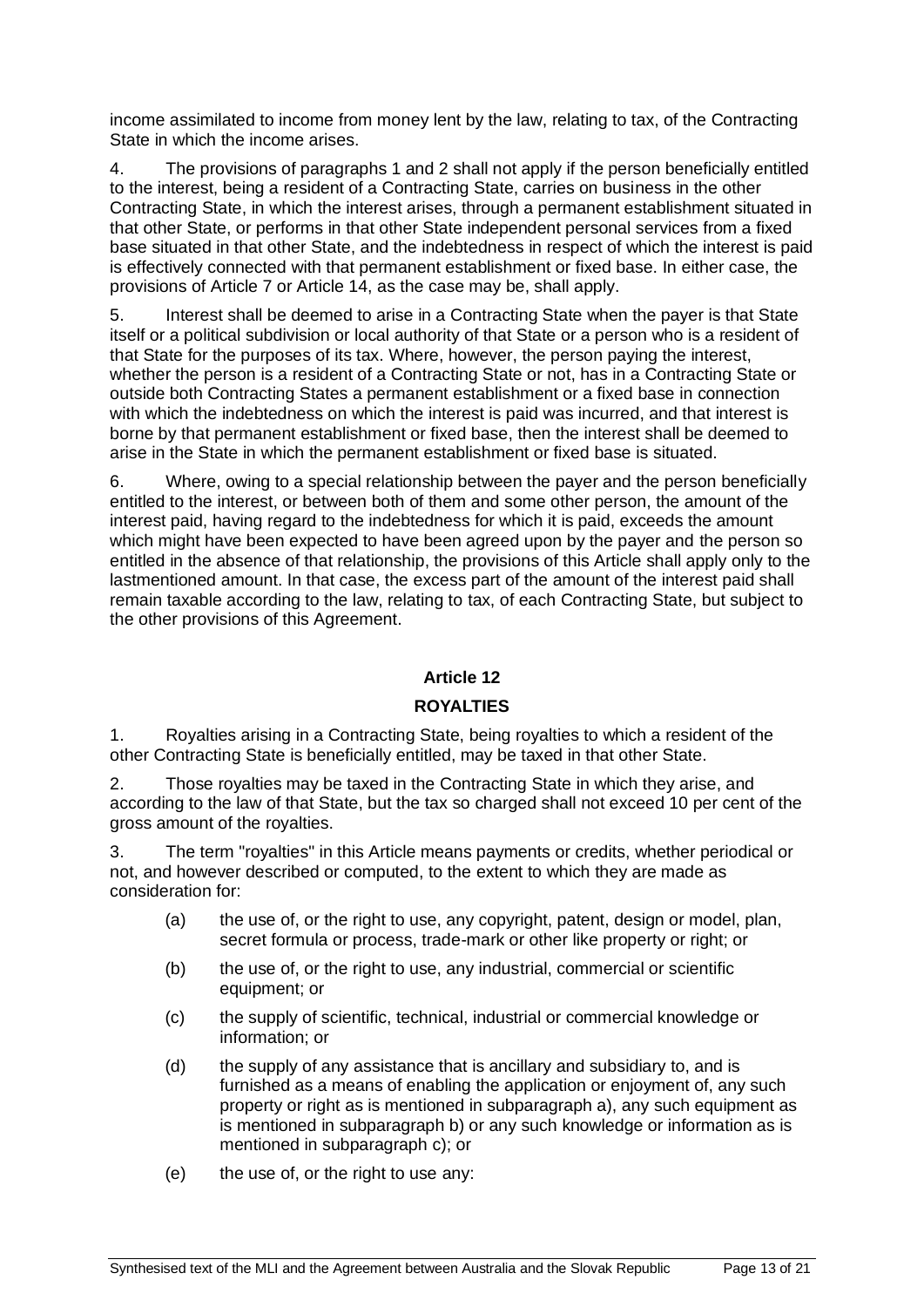- (i) motion picture film; or
- (ii) film or video tape for use in connection with television; or
- (iii) tape for use in connection with radio broadcasting; or
- (f) the reception of, or the right to receive, visual images or sounds, or both, transmitted to the public by:
	- (i) satellite; or
	- (ii) cable, optic fibre or similar technology; or
- (g) the use in connection with television broadcasting or radio broadcasting, or the right to use in connection with television broadcasting or radio broadcasting. visual images or sounds, or both, transmitted by:
	- (i) satellite; or
	- (ii) cable, optic fibre or similar technology; or
- (h) a total or partial forbearance in respect of the use or supply of any property or right referred to in subparagraphs (a), (b), (e), (f) and (g) of this paragraph.

4. The provisions of paragraphs 1 and 2 shall not apply if the person beneficially entitled to the royalties, being a resident of a Contracting State, carries on business in the other Contracting State, in which the royalties arise, through a permanent establishment situated in that other State, or performs in that other State independent personal services from a fixed base situated in that other State, and the property or right in respect of which the royalties are paid or credited is effectively connected with that permanent establishment or fixed base. In either case, the provisions of Article 7 or Article 14, as the case may be, shall apply.

5. Royalties shall be deemed to arise in a Contracting State when the payer is that State itself or a political subdivision or local authority of that State or a person who is a resident of that State for the purposes of its tax. Where, however, the person paying the royalties, whether the person is a resident of a Contracting State or not, has in a Contracting State or outside both Contracting States a permanent establishment or fixed base in connection with which the liability to pay the royalties was incurred, and the royalties are borne by the permanent establishment or fixed base, then the royalties shall be deemed to arise in the State in which the permanent establishment or fixed base is situated.

6. Where, owing to a special relationship between the payer and the person beneficially entitled to the royalties, or between both of them and some other person, the amount of the royalties paid or credited, having regard to what they are paid or credited for, exceeds the amount which might have been expected to have been agreed upon by the payer and the person so entitled in the absence of such relationship, the provisions of this Article shall apply only to the lastmentioned amount. In that case, the excess part of the amount of the royalties paid or credited shall remain taxable according to the law, relating to tax, of each Contracting State, but subject to the other provisions of this Agreement.

### **Article 13**

### **ALIENATION OF PROPERTY**

1. Income, profits or gains derived by a resident of a Contracting State from the alienation of real property (immovable property) situated in the other Contracting State may be taxed in that other State.

2. Income, profits or gains from the alienation of property, other than real property, that forms part of the business property of a permanent establishment which an enterprise of a Contracting State has in the other Contracting State or pertains to a fixed base available in that other State to a resident of the firstmentioned State for the purpose of performing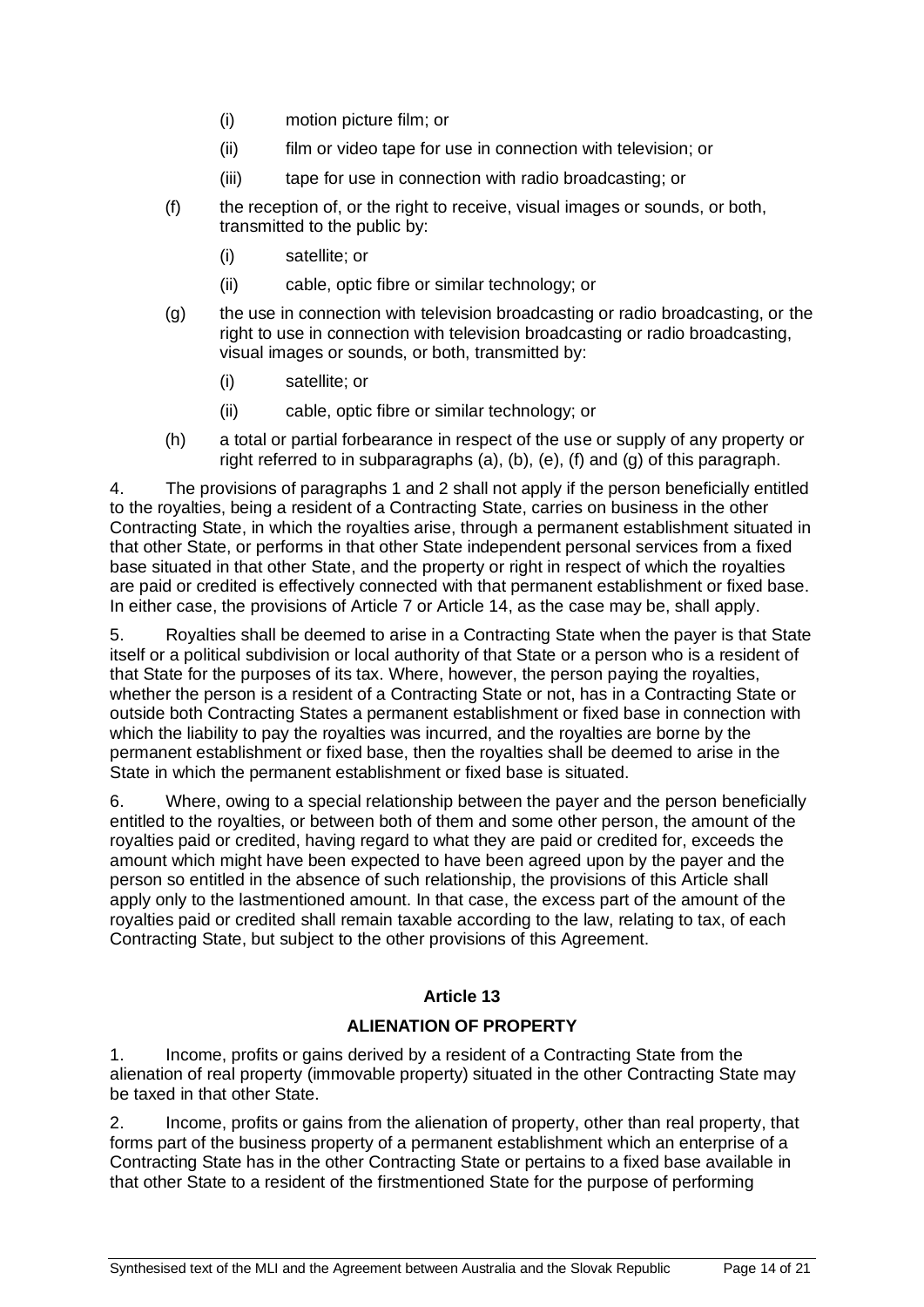independent personal services, including income, profits or gains from the alienation of that permanent establishment (alone or with the whole enterprise) or of that fixed base, may be taxed in that other State.

3. Income, profits or gains from the alienation of ships or aircraft operated in international traffic, or of property (other than real property) pertaining to the operation of those ships or aircraft, shall be taxable only in the Contracting State of which the enterprise which operated those ships or aircraft is a resident.

4. **[MODIFIED by subparagraph a) of paragraph 1 of Article 9 of the MLI]** *Income, profits or gains derived by a resident of a Contracting State from the alienation of any shares or other interests in a company, or of an interest of any kind in a partnership, trust or other entity, where the value of the assets of such entity is principally attributable to real property situated in the other Contracting State, may be taxed in that other State. The value of the assets of such entity can be held directly or indirectly, through one or more interposed entities, such as, for example, through a chain of companies.*

*The following subparagraph a of paragraph 1 of Article 9 of the MLI applies to paragraph 4 of Article 13 of this Agreement:*

ARTICLE 9 OF THE MLI – CAPITAL GAINS FROM ALIENATION OF SHARES OR INTERESTS OF ENTITIES DERIVING THEIR VALUE PRINCIPALLY FROM IMMOVABLE PROPERTY

[*Paragraph 4 of Article 13 of the Agreement*] shall apply if the relevant value threshold is met at any time during the 365 days preceding the alienation.

5. Nothing in this Agreement affects the application of a law of a Contracting State relating to the taxation of gains of a capital nature derived from the alienation of any property other than that to which any of the preceding paragraphs of this Article apply.

6. In this Article, the term "real property" has the same meaning as it has in Article 6.

7. The situation of real property shall be determined for the purposes of this Article in accordance with the provisions of paragraph 3 of Article 6.

### **Article 14**

### **INDEPENDENT PERSONAL SERVICES**

1. Income derived by an individual who is a resident of a Contracting State in respect of professional services or other independent activities of a similar character shall be taxable only in that State unless a fixed base is regularly available to the individual in the other Contracting State for the purpose of performing the individual's activities. If such a fixed base is available to the individual, the income may be taxed in the other State but only so much of it as is attributable to activities exercised from that fixed base.

2. The term "professional services" includes services performed in the exercise of independent scientific, literary, artistic, educational or teaching activities as well as in the exercise of the independent activities of physicians, lawyers, engineers, architects, dentists and accountants.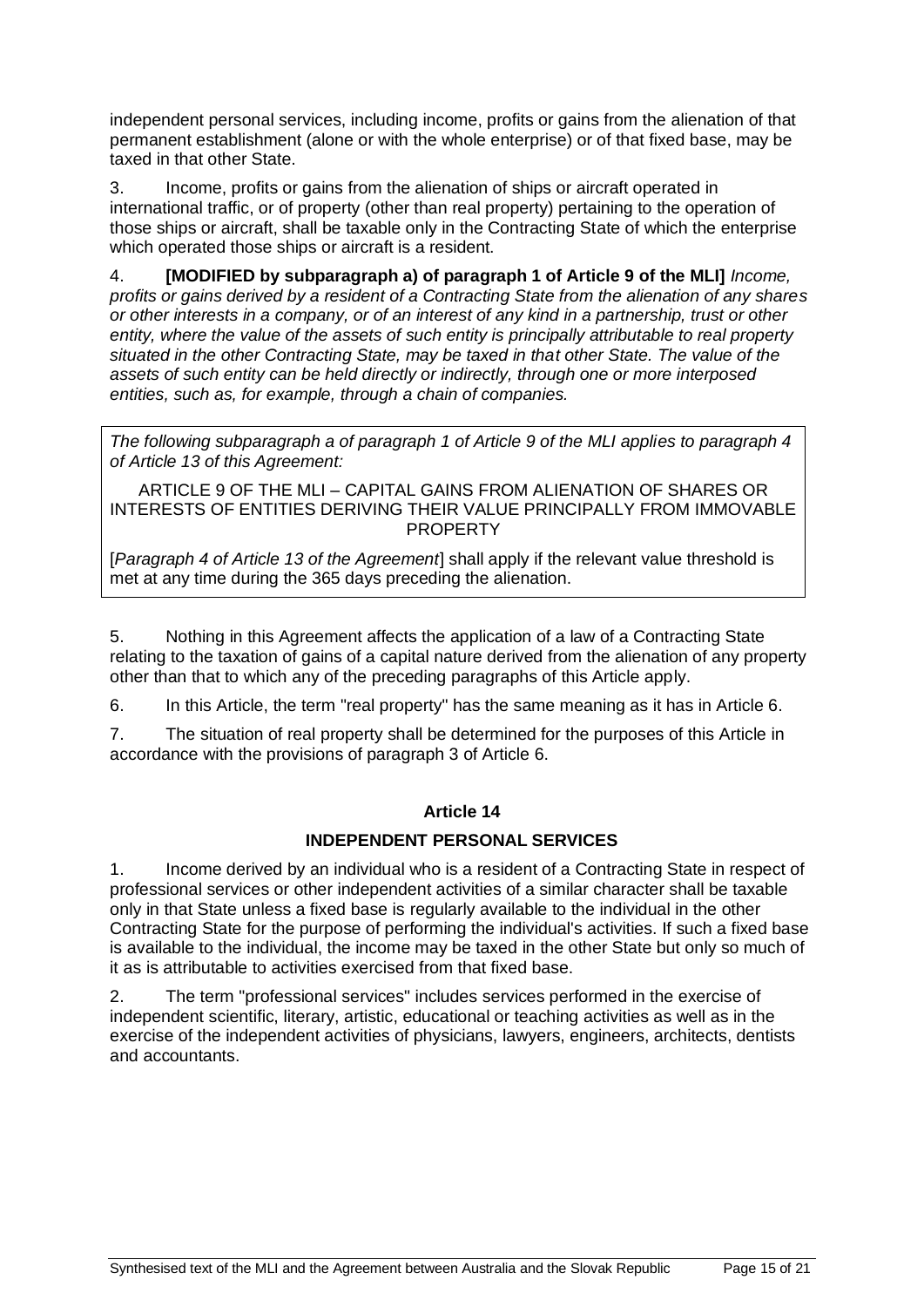### **Article 15**

#### **DEPENDENT PERSONAL SERVICES**

1. Subject to the provisions of Articles 16, 18, and 19, salaries, wages and other similar remuneration derived by an individual who is a resident of a Contracting State in respect of an employment shall be taxable only in that State unless the employment is exercised in the other Contracting State. If the employment is so exercised, such remuneration as is derived from that exercise may be taxed in that other State.

2. Notwithstanding the provisions of paragraph 1, remuneration derived by an individual who is a resident of a Contracting State in respect of an employment exercised in the other Contracting State shall be taxable only in the firstmentioned State if:

- (a) the recipient is present in that other State for a period or periods not exceeding in the aggregate 183 days in any 12 month period commencing or ending in the year of income concerned; and
- (b) the remuneration is paid by, or on behalf of, an employer who is not a resident of that other State; and
- (c) the remuneration is not deductible in determining taxable profits of a permanent establishment or a fixed base which the employer has in that other State; and
- (d) the remuneration is, or upon the application of this Article will be, subject to tax in the firstmentioned State.

3. Notwithstanding the preceding provisions of this Article, remuneration derived in respect of an employment exercised aboard a ship or aircraft operated in international traffic by a resident of a Contracting State may be taxed in that State.

### **Article 16**

#### **DIRECTORS' FEES**

Directors' fees and similar payments derived by a resident of a Contracting State as a member of the board of directors or another similar organ of a company which is a resident of the other Contracting State may be taxed in that other State.

#### **Article 17**

#### **ENTERTAINERS AND SPORTSPERSONS**

1. Notwithstanding the provisions of Articles 14 and 15, income derived by entertainers (such as theatrical, motion picture, radio or television artistes, and musicians) or sportspersons from their personal activities as such may be taxed in the Contracting State in which those activities are exercised.

2. Where income in respect of the personal activities of an entertainer or sportsperson as such accrues not to that person but to another person, that income may, notwithstanding the provisions of Articles 7, 14 and 15, be taxed in the Contracting State in which those activities are exercised.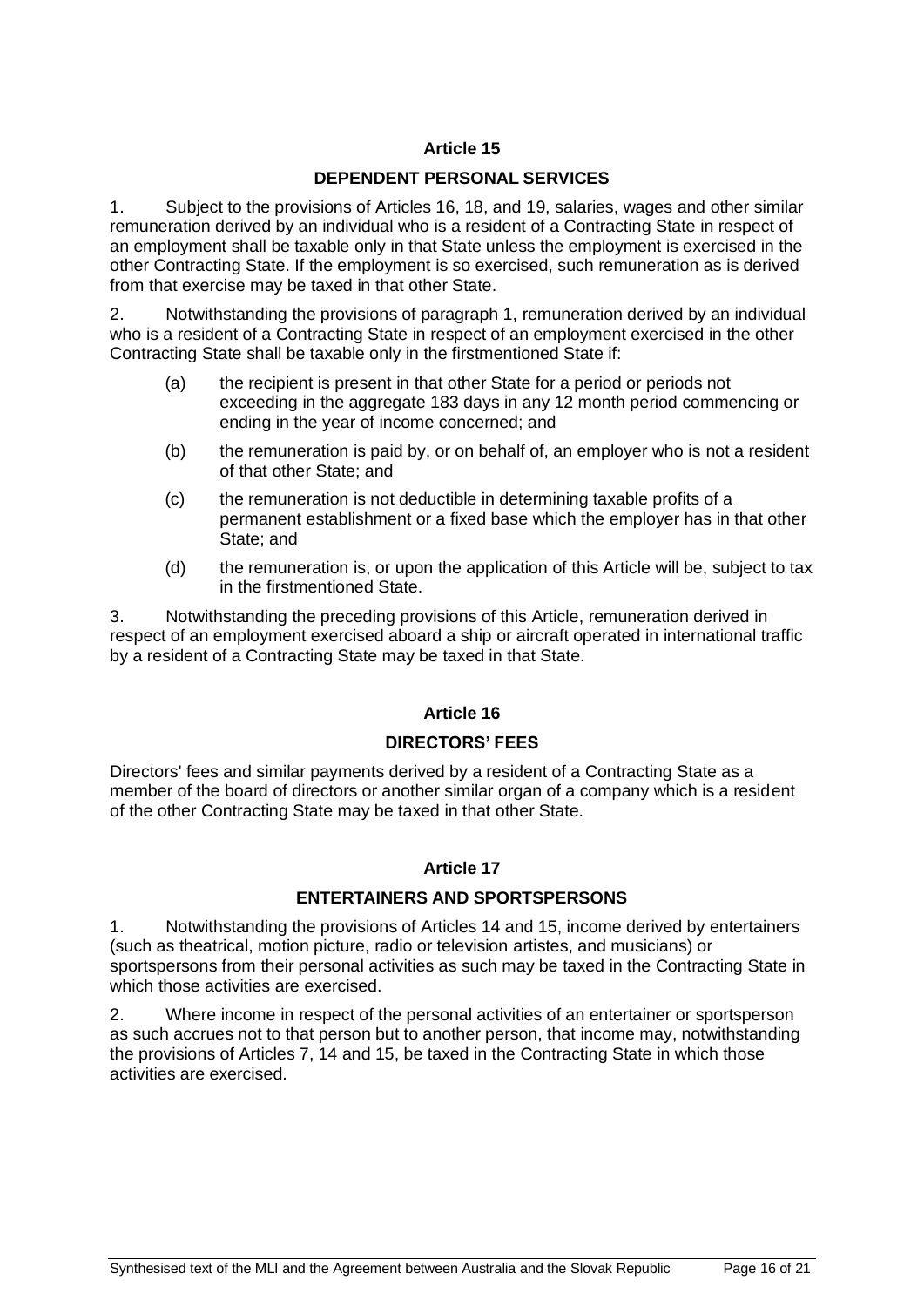### **Article 18**

#### **PENSIONS AND ANNUITIES**

1. Pensions (including government pensions) and annuities paid to a resident of a Contracting State shall be taxable only in that State.

2. The term "annuity" means a stated sum payable periodically at stated times during life or during a specified or ascertainable period of time under an obligation to make the payments in return for adequate and full consideration in money or money's worth.

3. Any alimony or other maintenance payment arising in a Contracting State and paid to a resident of the other Contracting State shall be taxable only in the firstmentioned State.

### **Article 19**

### **GOVERNMENT SERVICE**

1. Remuneration, other than a pension or annuity, paid by a Contracting State or a political subdivision or local authority of that State to any individual in respect of services rendered in the discharge of governmental functions shall be taxable only in that State. However, that remuneration shall be taxable only in the other Contracting State if the services are rendered in that other State and the recipient is a resident of that other State who:

- (a) is a citizen (national) of that State; or
- (b) did not become a resident of that State solely for the purpose of rendering the services.

2. The provisions of paragraph 1 shall not apply to remuneration in respect of services rendered in connection with any trade or business carried on by a Contracting State or a political subdivision or local authority of that State. In that case, the provisions of Article 15 or Article 16, as the case may be, shall apply.

#### **Article 20**

#### **STUDENTS AND TRAINEES**

Where a student or trainee, who is a resident of a Contracting State or who was a resident of that State immediately before visiting the other Contracting State and who is temporarily present in that other State solely for the purpose of the student's or trainee's education or training, receives payments from sources outside that other State for the purpose of the student's or trainee's maintenance, education or training, those payments shall be exempt from tax in that other State.

#### **Article 21**

#### **INCOME NOT EXPRESSLY MENTIONED**

1. Items of income of a resident of a Contracting State which are not expressly mentioned in the foregoing Articles of this Agreement shall be taxable only in that State.

2. However, any such income derived by a resident of a Contracting State from sources in the other Contracting State may also be taxed in that other State.

3. The provisions of paragraph 1 shall not apply to income, other than income from "real property" as defined in paragraph 2 of Article 6, if the recipient of such income, being a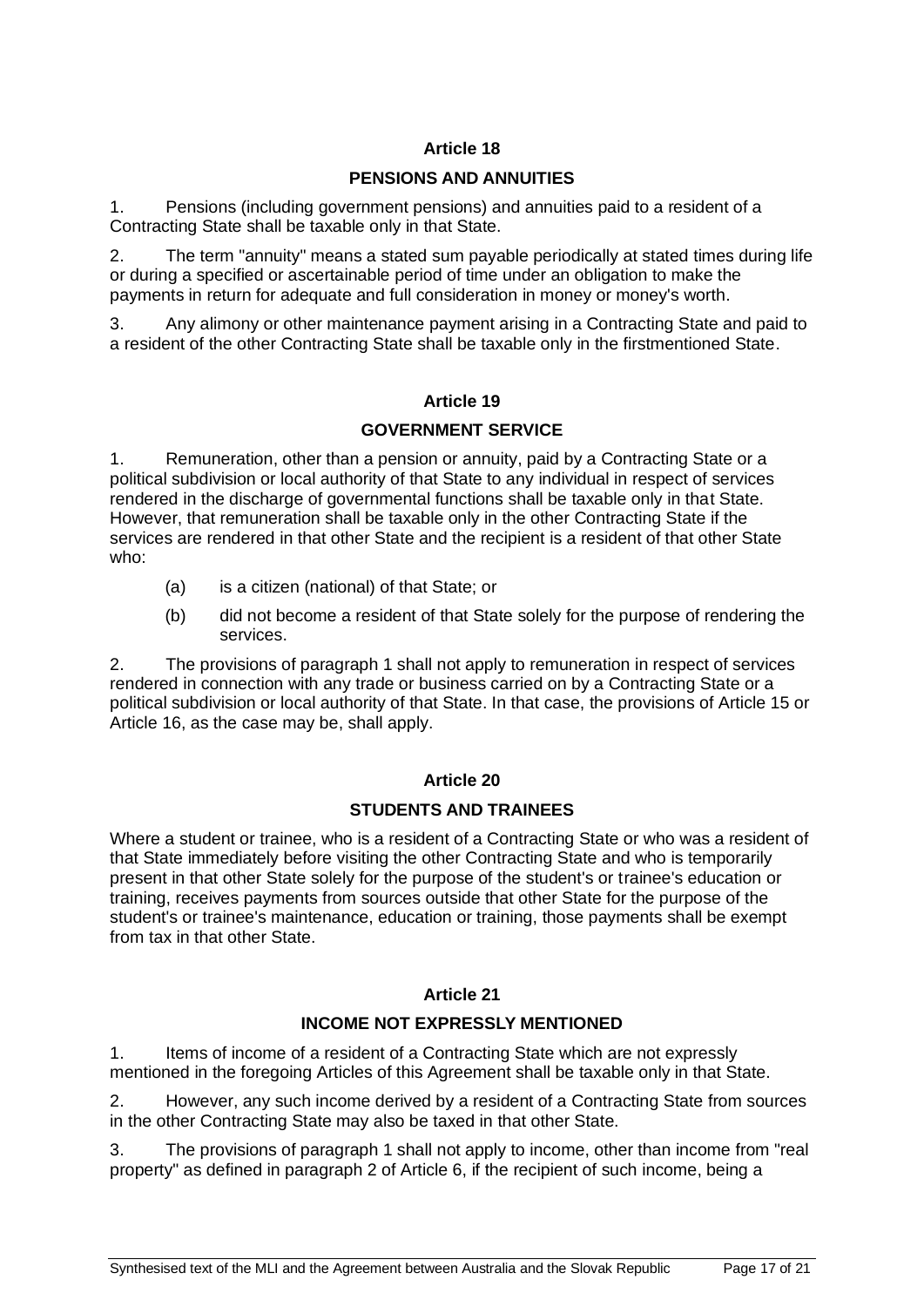resident of a Contracting State, carries on business in the other Contracting State through a permanent establishment situated therein, or performs in that other State independent personal services from a fixed base situated therein, and the right or property in respect of which the income is paid is effectively connected with that permanent establishment or fixed base. In either case, the provisions of Article 7 or Article 14, as the case may be, shall apply.

### **Article 22**

#### **SOURCE OF INCOME**

1. Income, profits or gains derived by a resident of the Slovak Republic which, under the provisions of any one or more of Articles 6 to 8 and 10 to 19, may be taxed in Australia shall for the purposes of the law of Australia relating to Australian tax be deemed to be income from sources in Australia.

2. Income, profits or gains derived by a resident of Australia which, under the provisions of any one or more of Articles 6 to 8 and 10 to 19, may be taxed in the Slovak Republic shall for the purposes of paragraph 1 of Article 23 and of the law of Australia relating to Australian tax be deemed to be income from sources in the Slovak Republic.

### **Article 23**

# **METHODS OF ELIMINATION OF DOUBLE TAXATION**

1. Subject to the provisions of the law of Australia from time to time in force which relate to the allowance of a credit against Australian tax of tax paid in a country outside Australia (which shall not affect the general principles of this Article), Slovak tax paid under the law of the Slovak Republic and in accordance with this Agreement, whether directly or by deduction, in respect of income derived by a person who is a resident of Australia from sources in the Slovak Republic shall be allowed as a credit against Australian tax payable in respect of that income.

2. Where a company which is a resident of the Slovak Republic and is not a resident of Australia for the purposes of Australian tax pays a dividend to a company which is a resident of Australia and which controls directly or indirectly not less than 10 per cent of the voting power of the firstmentioned company, the credit referred to in paragraph 1 shall include the Slovak tax paid by that firstmentioned company in respect of that portion of its profits out of which the dividend is paid.

3. In the Slovak Republic, double taxation will be avoided in the following manner: the Slovak Republic, when imposing taxes on its residents, may include in the tax base upon which such taxes are imposed the items of income which according to the provisions of this Agreement may also be taxed in Australia, but shall allow as a deduction from the amount of tax computed on such a base an amount equal to the tax paid in Australia. Such deduction shall not, however, exceed that part of the Slovak tax, as computed before the deduction is given, which is appropriate to the income which, in accordance with the provisions of this Agreement, may also be taxed in Australia.

*The following paragraph 2 of Article 3 of the MLI applies and supersedes the provisions of this Agreement:*

### ARTICLE 3 OF THE MLI – TRANSPARENT ENTITIES

[*Article 23 of the Agreement*] shall not apply to the extent that [*the*] provisions [*of the Agreement*] allow taxation by that other [*Contracting State*] solely because the income is also income derived by a resident of that other [*Contracting State*].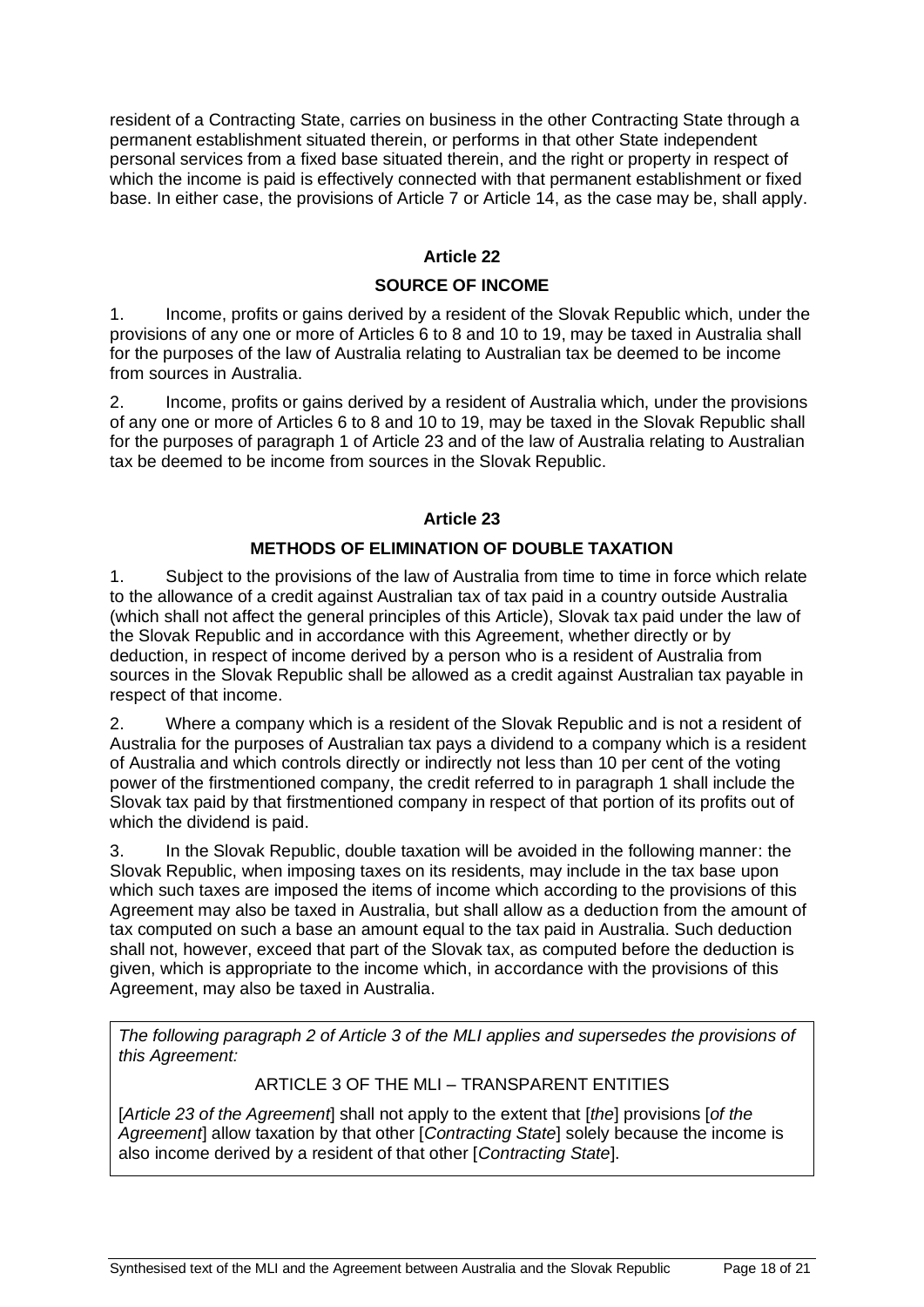## **Article 24**

### **MUTUAL AGREEMENT PROCEDURE**

1. Where a person who is a resident of a Contracting State considers that the actions of the competent authority of a Contracting State result or will result for the person in taxation not in accordance with the provisions of this Agreement, the person may, notwithstanding the remedies provided by the national laws of the Contracting States, present a case to the competent authority of the Contracting State of which the person is a resident. The case must be presented within four years from the first notification of the action giving rise to taxation not in accordance with the provisions of this Agreement.

2. The competent authority shall endeavour, if the claim appears to it to be justified and if it is not itself able to arrive at an appropriate solution, to resolve the case with the competent authority of the other Contracting State, with a view to the avoidance of taxation not in accordance with the provisions of this Agreement. The solution so reached shall be implemented notwithstanding any time limits in the national laws of the Contracting States.

3. *The competent authorities of the Contracting States shall jointly endeavour to resolve any difficulties or doubts arising as to the application of this Agreement.*

*The following paragraph 3 of Article 16 of the MLI applies to this Agreement:* 

ARTICLE 16 OF THE MLI – MUTUAL AGREEMENT PROCEDURE

The competent authorities of the [*Contracting States*] shall endeavour to resolve by mutual agreement any difficulties or doubts arising as to the interpretation or application of [*the Agreement*]. They may also consult together for the elimination of double taxation in cases not provided for in [*the Agreement*].

4. The competent authorities of the Contracting States may communicate with each other directly for the purpose of giving effect to the provisions of this Agreement.

### **Article 25**

### **EXCHANGE OF INFORMATION**

1. The competent authorities of the Contracting States shall exchange such information as is necessary for the carrying out of this Agreement or of the national laws of the Contracting States concerning the taxes to which this Agreement applies in so far as the taxation under those laws is not contrary to this Agreement. The exchange of information is not restricted by Article 1. Any information received by the competent authority of a Contracting State shall be treated as secret in the same manner as information obtained under the national laws of that State and shall be disclosed only to persons or authorities (including courts and administrative bodies) concerned with the assessment or collection of, the enforcement or prosecution in respect of, or the determination of appeals in relation to, the taxes to which this Agreement applies and shall be used only for such purposes.

2. In no case shall the provisions of paragraph 1 be construed so as to impose on the competent authority of a Contracting State the obligation:

- (a) to carry out administrative measures at variance with the laws or the administrative practice of that or of the other Contracting State; or
- (b) to supply particulars which are not obtainable under the laws or in the normal course of the administration of that or of the other Contracting State; or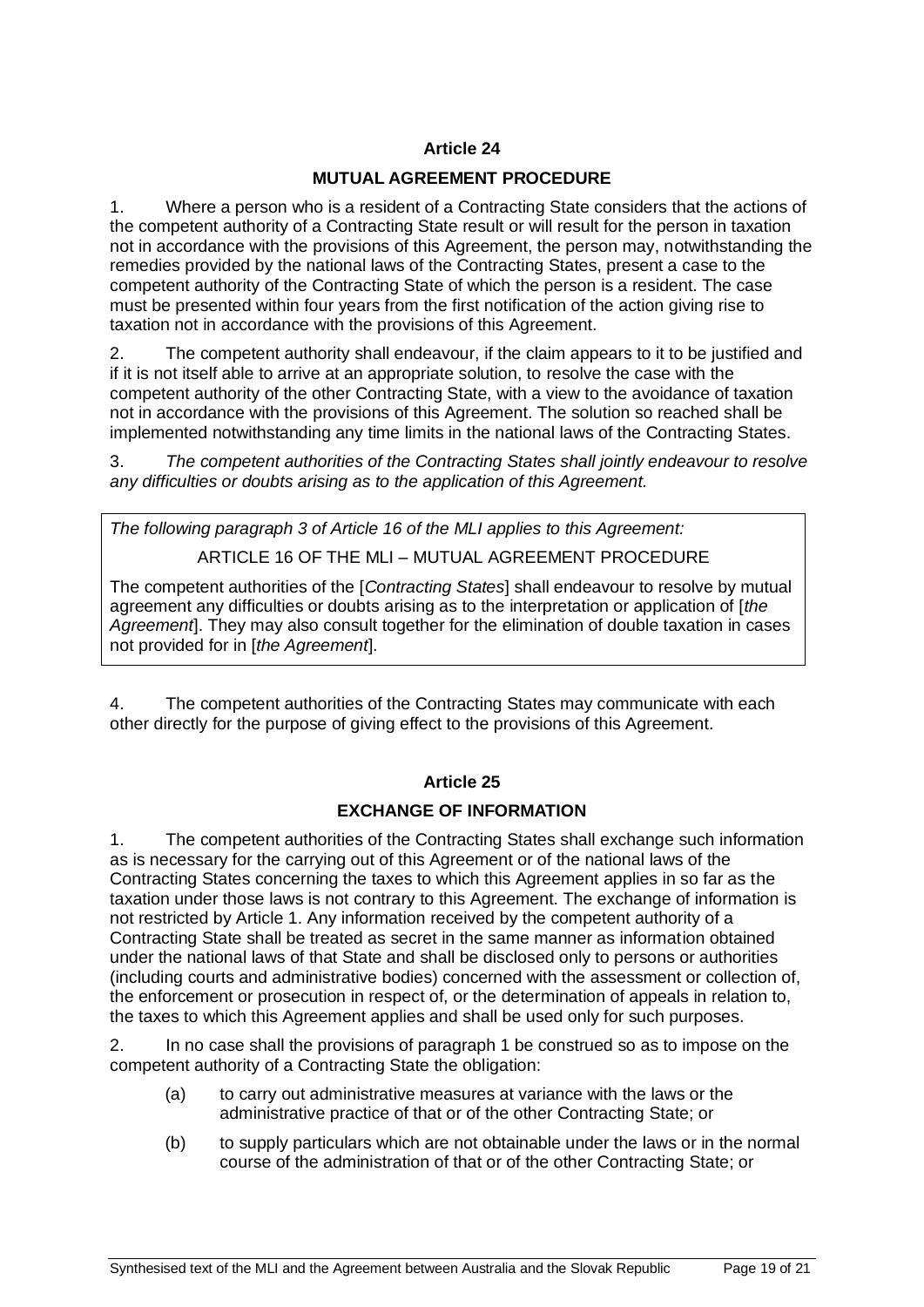(c) to supply information which would disclose any trade, business, industrial, commercial or professional secret or trade process, or to supply information the disclosure of which would be contrary to public policy.

### **Article 26**

#### **DIPLOMATIC AND CONSULAR OFFICIALS**

Nothing in this Agreement shall affect the fiscal privileges of diplomatic and consular officials under the general rules of international law or under the provisions of special international agreements.

*The following paragraph 1 of Article 7 of the MLI applies and supersedes the provisions of this Agreement:* 

#### ARTICLE 7 OF THE MLI – PREVENTION OF TREATY ABUSE

### *(Principal purposes test provision)*

Notwithstanding any provisions of [*the Agreement*], a benefit under [*the Agreement*] shall not be granted in respect of an item of income […] if it is reasonable to conclude, having regard to all relevant facts and circumstances, that obtaining that benefit was one of the principal purposes of any arrangement or transaction that resulted directly or indirectly in that benefit, unless it is established that granting that benefit in these circumstances would be in accordance with the object and purpose of the relevant provisions of [*the Agreement*].

### **Article 27**

#### **ENTRY INTO FORCE**

1. Both Contracting States shall notify each other in writing of the completion of their respective statutory and constitutional procedures required for the entry into force of this Agreement.<sup>3</sup>

2. This Agreement shall enter into force on the date of the last notification referred to in paragraph 1[,](http://www.austlii.edu.au/au/other/dfat/treaties/1999/35.html#fn1)<sup>4</sup> and the provisions of this Agreement shall apply:

- (a) in the Slovak Republic:
	- (i) in respect of tax withheld at source, in relation to amounts derived on or after 1 January in the calendar year next following that in which the Agreement enters into force;
	- (ii) in respect of other Slovak tax, in relation to tax chargeable for any taxable year beginning on or after 1 January in the calendar year next following that in which the Agreement enters into force;
- (b) in Australia:

<sup>3</sup> Notes to this effect were exchange at Vienna 21-22 December 1999

<sup>4</sup> The Agreement entered into force 22 December 1999